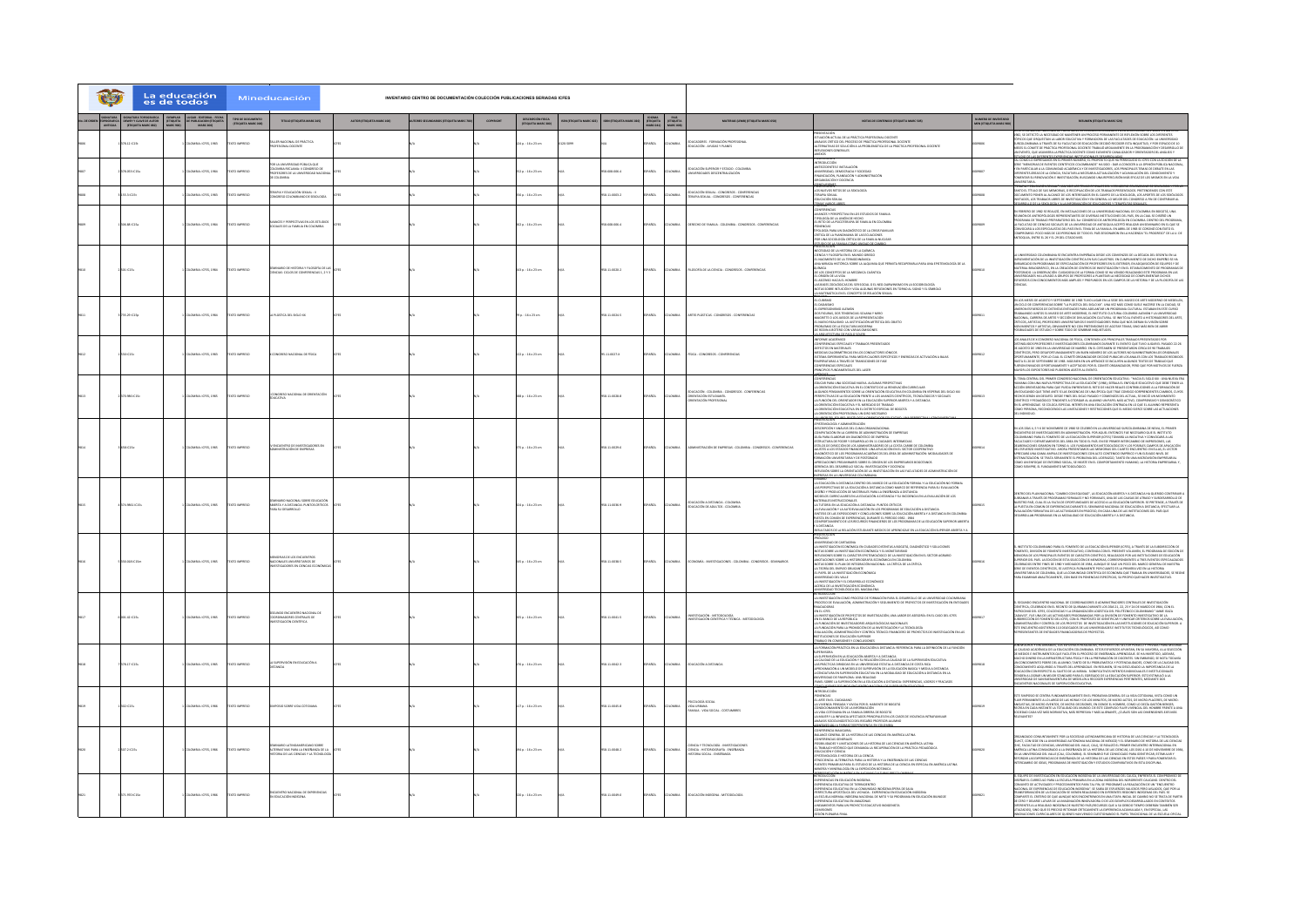|  |                     |                          |                    |                                                                                                        |  |                        |            |                     |       |               |                                                                                                                     | <b>MCTALACIÓN</b>                                                                                                                                                                                                                                                                                                                                                                                                                                                                                                                                                                                                                |      |                                                                                                                                                                                                                                                                                                                                                                                                                                                                                                                                                                                                                                                                                                                      |
|--|---------------------|--------------------------|--------------------|--------------------------------------------------------------------------------------------------------|--|------------------------|------------|---------------------|-------|---------------|---------------------------------------------------------------------------------------------------------------------|----------------------------------------------------------------------------------------------------------------------------------------------------------------------------------------------------------------------------------------------------------------------------------------------------------------------------------------------------------------------------------------------------------------------------------------------------------------------------------------------------------------------------------------------------------------------------------------------------------------------------------|------|----------------------------------------------------------------------------------------------------------------------------------------------------------------------------------------------------------------------------------------------------------------------------------------------------------------------------------------------------------------------------------------------------------------------------------------------------------------------------------------------------------------------------------------------------------------------------------------------------------------------------------------------------------------------------------------------------------------------|
|  |                     | LOMBIA: ICFES, 1986      | O22RRM OT:         | PRIMER SEMINARIO NACIONAL SOBRE<br>APRENDIZAJE DE NOCIONES LÓGICO-<br>MÁTICAS                          |  | 55 p. : 16 x 23 cm     |            | $1 - 0050 - 4$      |       |               | GICA MATEMÁTICA - ENSEÑANZA - CONGRESOS - CONFERENCIA                                                               | FERENCIA SOBRE LA ENSEÑANZA DE LAS MATEMÁTICAS<br>-<br>GENERALDADES SOBRE LA DIDÁCTICA DE LAS MATEMÁTICAS<br>-LA INICIACIÓN DEL CÁLCULO, EL ESTADIO PRE-ARITMÉTICO<br>-LA NOCIÓN DE NÚMERO Y LAS OPERACIONES ARITMÉTICAS<br>LA ROCOÑ DE RIÁNERO I VAS OPRADACIONES ARFINÁTICAS.<br>LA REGIOLICIÓN DE PROBLEMAS — DE LA MASTEMÁTICA, UN TRABAD DESDE EL MINISTERO DE EDUCACIÓN<br>APRICALIDADE PROCEDIANZADO CON LA MASTEMÁTICA. UN TRABAD PROPUESTAS DE MOSTENC<br>LA INVESTIGACIÓN EN DIDÁCTICA DE LAS MATEMÁTICAS: UNA DEFINICIÓN Y UN PROYECTO<br>RECENTACIÓN                                                                 |      | 'n nu cabăcter de rector del teonológico universitario "ceipa", sea lo primero agavdecer a todos y cada<br>Ino de los adqui presative, la confansio que hava depostado en nosotros, al aceptar nuestra initiatoù i<br>Naa este prime<br>EVENTO DE ESTA IMATURALEZA, Y CUVO NIVEL ESTÁ GARANTIZADO POR LA AUTORIDAD ALADEMICA DE LOS PONRINTES QUE<br>INTERVIDURÁN DE ÉL; NI A NIVEL NUMERAL MECSETAN PRESENTACIÓN LOS PROFESORES GASTÓN MINIARET NI GRECIA<br>GÁLVEZ ; NI A                                                                                                                                                                                                                                          |
|  | 20.78 (CLS)         | LOMBIA: ICFES, 1986      | OZSRRM OTI         | er seminario nacional de<br>Stigación en Educación                                                     |  | 125 p. : 16 x 23 cm    |            | 858-11-0052-0       | 680.  | <b>XOMBIA</b> | DUCACIÓN - INVESTIGACIONES                                                                                          | NESIDADE COM ESTADO NA ELECCIDADE EN ELECCIDADE EN ELECCIDADE EN ELECCIDADE EN ELECCIDADE EN ELECCIDADE EN ELECCIDADE EN ELECCIDADE EN ELECCIDADE EN ELECCIDADE EN ELECCIDADE EN ELECCIDADE EN ELECCIDADE EN ELECCIDADE EN EL                                                                                                                                                                                                                                                                                                                                                                                                    | 9823 | A PRESENTE PUBLICACIÓN OFRECE A LA COMUNIDAD DE ESTUDIOSOS DE LO ESUCATARO, LOS DOCUMENTOS, LOS<br>DOCUMENTOS CONTINUES QUE SE PESOULESON, PARA VICHE LA SE SERVANTO DACIONAL DE VIRTITALIZADA EN<br>SERVANTA DE VICA DESE ESTA EN P                                                                                                                                                                                                                                                                                                                                                                                                                                                                                 |
|  | $73.07$ iC15c       | DMBIA: ICFES, 1986       | TO IMPRESO         |                                                                                                        |  | 08 p.: 16 x 23 cm      |            | $4 - 11 - 0069 - 0$ | isa   |               | )<br>Juliación Secundaria - Colombia - investigaciones<br>Janes de Estudio - Enseñanza Secundaria - investigaciones | INVISTIGACIÓN PARA LA PLANSACIÓN DE LA EDUCACIÓN<br>PERSICITANT TRANSCONALESY CONTRAPORÁBIAS RESPECTO A EDUCACIÓN Y DESARBOLLO: VISIÓN<br>PRESINTADAS TAX-ENCARA INF<br>CONSTRUITADO LA DICELENCIA EDUCATA<br>CONSTRUITADO LA DICELENCIA E<br>-SAMEINGHINDEN DE MARGENDEN KONDATION OOR BOR DE DELGENIKS OOTSDONGE DE NACTOR DE<br>EACTOR DE MEIDBAMENTO CUALITATIVO<br>-COMENTARIO DE LA FONENCIA CONSTRUITINDO LA EXEELENCIA EDUCATIVA CON BASE EN DECISIONES<br>COTIDMANAS<br>ESTÍMULO AL DESARROLLO DE UNA INVESTIGATIVA EN LOS ESTUDIANTES<br>LA CALIDAD: UNA POSICIÓN ANTE EL TRABAJO EDUCATIVO<br>VTACIÓN DE LOS TALLERES |      | IS CUESTIONAMENTOS QUE SE HACEN AL SISTEMA EDUCATIVO INVOLUCRAN PERSONAS, COSAS Y RELACIONES ENTRE<br>GAF CARLINDAMINITAN IQUE AF PREMIRA ALI IMPIE KONSTITUU INTOCADEMI PROBATOI, CADINT PREMIROMATIKTI PREMIRIN<br>ÉLIAG : GODERNANTES, PADRES DE FAMILIA, MAESTEDICAT EXIERE LOS ELIXIENTOS DEL SISTEMA : PROFEDENALES SIN<br>ÉRALIS DE<br>AÁS CRÍTICO DE TODO, EL QUE LA EDUCACIÓN NO ESTÁ MEJORANDO SUSTANCIALMENTE LA CAUDIAD DE VIDA DEL HOMBR<br>OLOMBIANO                                                                                                                                                                                                                                                   |
|  |                     | DMBIA: ICFES, 1986       | TO IMPRESO         | LUENTRO DE INVESTIGADORES EN<br>NISTRACIÓN DE EMPRESAS                                                 |  | 195 p. : 16 x 23 cm    |            | 58-11-0074-1        | ula.  | <b>MELA</b>   | INSTRACIÓN DE EMPRESAS - COLOMBIA - CONGRESOS - COI                                                                 | -<br>Presentación<br>La preferencia por los estudios de administración de empresas en colonibia<br>- Igentidad y desarrollo de multres profesionales ocoloribianos, estudio de la punta del icererg<br>-<br>BEFLEXONES SOBRE LA INVESTIGACIÓN Y EL FUTURO DE LA DOCENCIA EN FINANZAS<br>-1858 - 1962 ANÁLISIS DE LA DECISIÓN DIFICAL<br>-ALGUNAS CONSIDERACIONES ACERCA DE LA FORMACIÓN DE INVESTIGADORES EN LA UNIVERSIDAD                                                                                                                                                                                                      |      | MEMORIAS SON EL RESULTADO DEL V ENCUENTRO DE INVESTIGADORES EN ADMINISTRACIÓN, QUE TUVO COMO<br>NAMO MONIMISMO ANNI NINGIDI ANNO CONSUMENTO DE MONDERNO DE LA MENORIA DEL CONSUMENTO DE LA MINISMA CON BART EN EL ESTRESO DE LA MINISMA CON BART EN EL ESTRESO DE LA MINISMA CON BART EN EL ESTRESO DE LA MINISMA CON BART EN                                                                                                                                                                                                                                                                                                                                                                                        |
|  | 0211C15e1           | CIMBLA: ICFES, 1989      | O22RRM OT:         | DÍSTICAS DE LA EDUCACIÓN SUPERIOR                                                                      |  | 00 p. : 22 x 28 cm     |            |                     |       |               | ADÍSTICAS - UNIVERSIDADES - EDUCACIÓN SUPERIO                                                                       | esticions<br>-Geïas al Lector<br>-Geïas al Lector<br>-Giras estadísticas de la Educación Superior, Serie 1981 - 1989<br>-Giras estadísticas de la Educación Superior, Serie 1981 - 1989<br>NAMES TRANSPORTER DE LA EDUCACIÓN SUPERIOR 1989<br>- CIFRAS ESTADÉSTICAS DE LA EDUCACIÓN SUPERIOR 1989<br>- NIVEL PREGRADO<br>- NIVEL POSTGRADO<br>- NIERO 1989<br>TOTAL EDUCACIÓN SUPERIOR                                                                                                                                                                                                                                           |      | onnainma un un mondonnaire que mente de les mateixants en les mateixants i des mateixants en la explicación<br>Euperde, la subdrección de publicación entrega a ustitorese desetín de estadísticas de la educación<br>Euperde, corre<br>séries; esto quiere decir que para el año en cliestión solo se realizaron dos edidiones; la primera,<br>confrenter incoramicon correspondente al primer períoda académico, qui está en poder de los usuarids<br>la presente publicac<br>del Año. En esta ocasión, se incluir como tema de interés, un artículo sobre las estadísticas financieras de<br>La educación superior, que se espera sea de gran aceptación con las demás secciones ya consolidadas en las<br>Rubull |
|  | 021101542           | DMBIA: ICFES, 1990       | <b>OZZRRM OT</b>   | VOISTICAS DE LA EDUCACIÓN SUPERIOR                                                                     |  | 40 p. : 21 x 27 cm     | $-1551$    |                     | AÑOL. |               | ADÍSTICAS - UNIVERSIDADES - EDUCACIÓN SUPERIO                                                                       | CONVENCIONES<br>GENIMONIST<br>- MODORES Y SOS FÓMAULAS<br>- CHARGE COMPARENT DE TOUCHOÙ DE PREGRADO DES DES DURIDO PERÍODO<br>- CHARGE INDICADORES ESTADÍSTICA, ÉRE SEGURADO PERÍODO<br>- CHARGE INDICADORES ESTADÍSTICA, ÉRE SEGURADO PERÍODO<br>- CHARGE IN                                                                                                                                                                                                                                                                                                                                                                    |      | IÈTICAS DE LA EDUCACIÓN SUPERIOR ES UNA PUBLICACIÓN QUE VIENE EDITÁNDOSE, DESDE 1968. EN ESTA FECHA,<br>TO 1990 SE EDITA EL BOLETÍN 1988 SEGUNDO PERÍODO , A PARTIR DE ESTA ENTREGA APARECERÁ. EN FORMA<br>MINORIO ERRORI KANDER MAARIN ERIKE IN GONGO VERKOOL, AFFANIK AL SI IN SINTRUSTANSI EAN VAN SEGESTRA DOS<br>VEDES HA NÃO: IN GOLTÊN QUIT TRADICIONAMENTE SE HA VENTADAD PAULENTAD COMO RESIMENTA HAUA, SE REGISTRA DOS<br>VANADA SE V<br>NYONING A VAPLOUVIDUR, VON KE CONTRONO JA 1 INI INONY VINS DOLOININ NOVA JA VAN JA VAN KANA, JAN MINDIA<br>1957 DISELA (201 OPSECIA DOS SECCIONS PARA INCLUR COLAGORACIONS DE MUY WARADOS TEMAS, DE INTERSE, BIEN<br>EN RELACIÓN CON                              |
|  | 8.021 (C15e E):1    | <b>VIEA: ICFES, 1990</b> | O22RRM OT          | DÍSTICAS DE LA EDUCACIÓN SUPERIOR                                                                      |  | .<br>(A p.: 22 x 28 cm |            |                     |       |               | TADÍSTICAS - UNIVERSIDADES - EDUCACIÓN SUPERIO                                                                      | <b>AESINÍTROEN<sup>CO</sup>-</b><br>GUÍAS AL LECTOR<br>-<br>Corras estadísticas de la educación superior, sere 1981 - 1990<br>Corras estadísticas de la educación superior - 1990<br>Foyal Pregnado<br>Huvil Pregnado<br>IVEL POSTGRADO                                                                                                                                                                                                                                                                                                                                                                                          |      | NCTUALMENTE SE ESTÁ GESTANDO EN NUSETIN REALIGAD INCLODINA UN PROCESO DE INVENIXADO, EN CANNEO TEE.<br>7, DOMEO DE LOMAN MARTINO DE LOS GENERICOS FUESTAS PRODUCEN EN POLITICA (PODE LA CALIGNO FUESTA DE LOS COMENC<br>1007 DE LOCA                                                                                                                                                                                                                                                                                                                                                                                                                                                                                 |
|  | 8.0211015e 0.2      | OMBIA: ICFES, 1990       | <b>CIZERIMI OT</b> | STICAS DE LA EDUCACIÓN SUPERIOR                                                                        |  | .<br>Ap.: 22 x 28 cm   |            |                     | ako.  | <b>MARIA</b>  | SON CAST HIS ANDERS AND CALLERY AND RELEASE                                                                         | totai eniirande:<br>RESENTACIÓN                                                                                                                                                                                                                                                                                                                                                                                                                                                                                                                                                                                                  |      | TUALMENTE SE ESTÀ GESTANDO EN NUESTRA REALIDAD NACIONAL UN PROCESO DE INNOVACIÓN, DE CAMBIO Y DE<br>ERTURA EN LA MAYORÍA DE LOS ESCENARIOS EN QUE SE DESARROLLA EL ACONTECER COTIDIANO. ANTES ESTOS HECHOS<br>Y, DENTRO DEL CUMPLIMIENTO DE LOS GRIETIVOS Y MIETAS TRAZADOS EN PRO DE LA CALIDAD Y LA MEJOR EFICIENCIA DEL<br>SERTEMA EDUCATIVO SUPERIOR, LA DIVISIÓN DE ANÁLEIS E INFORMACIÓN ESTADÉTICA TAMBIÉN ES HA VINCILIADO Y<br>COMPROMITI<br>SARROLLO Y DE CAMBIO QUE GENERAN NECESARIAMENTE PROYECTOS EN LOS CUALES LA ADECUADA PLANEACIÓN ES DE<br>FAL IMPORTANCIA.                                                                                                                                       |
|  | .<br>21 iC15e Ej. 1 | DMBIA: ICFES, 1991       | CC2RRM OT          | STADÍSTICAS DE LA EDUCACIÓN SUPI                                                                       |  | 4 p. : 22 x 28 cm      |            |                     | afini |               | nícticas, i iniversidades, en i cación superior                                                                     | -GUÍAS AL LECTOR<br>-PLAN DE DIVULGACIÓN Y DIFUSIÓN DEL SISTEMA ESTADÍSTICO ICFES 1990<br>-CLASIFICACIONES ESTANDARIZADAS<br>GLOSARIO<br>-INDICADORES Y SUS FÓRMULAS<br>-NOTAS METODOLÓGICAS<br>-NOTAS MAI LUURUUGAS<br>- A PROPÓSITO DEL QUENACER ESTADÍSTICO<br>- CIPRAS E INDICADORES ESTADÍSTICOS, 1998<br>- SIERES DE LAS VARARLES DE EDUCACIÓN SUPERIOR 5981 - 5988<br>- INFORMACIÓN SEGÚN CARÁCTER, ORDEN Y ORGEN INSTITUCIONA                                                                                                                                                                                            |      | estadísticas de la educación superior es una publicación que viene editándose, desde 1968. En esta fecha,<br>Enero 1991 se edita el Boletín Anual de 1988, a partir de la pasada entrega 1988 segundo período, se inicó la<br>.<br>Musicación en forma semestral y con carácter definitivo, acorde con el movimiento de la actividad<br>Académica de las instituciones, el cual se begetar dos veces n. Año. El soltein que tradicionalmente se ha.<br>Venido marimie<br>4 HAILIO KAPANDINIALA VANDI NISIONINIA PAVAL, VAN INVIANOVA, VANNI INDIANOVA NA 1. TANJANOJOJI KARIKO JA MARI<br>1908 LO TANTO, SON MIDRISE, BIEN EN BELACIÓN CON ESTADESTICAS, O TEXTOS ANALINICOS, MITOROGACIONES DE MUI<br>1914 L        |
|  | 18.021 (C15e E) 2   | CIMBIA: ICFES, 1991      | <b>CIZERIMI OT</b> | .<br>Theas be la educación sur                                                                         |  | 134 p. : 22 x 28 cm    | $-1551$    |                     | AROL  | <b>MELA</b>   | ADISTICAS - UNIVERSIDADES - EDUCACIÓN SUPERIO                                                                       | -INGURMALIUM SALAIN CAMALIA, CURIUN TURGAN INSIITULIUMA<br>PRESENTACIÓN<br>PRESENTACIÓN<br>-PLAN DE DIVULGACIÓN Y DIFUSIÓN DEL SETEMA ESTADÍSTICO ICFES 1990<br>-PLAN DE DIVULGACIÓN Y DIFUSIÓN DEL SETEMA ESTADÍSTICO ICFES 1990<br>FAM IS DIVISIONING INTERNALS (STERMA ISTANSITION ISSUE CLASSIFICATION ISSUED AND A CONSIDER THE STERMA IS A CONSIDER THE STERMA IS A CONSIDER THE STEP OF A CONSIDER THE STEP OF A CONSIDER STATE CLASS CONSIDER THE STEP OF<br>STITUCIONES EGRESADOS Y GRADUADOS POR REGIONES - PREG<br>ISBN PICIONES EGRESADOS Y GRADUADOS POR REGIONES - PREG                                            |      | STARTING OF A LICENCE DISTRIBUTE WAS PARTICULAR TO THE MAIN CONTROL COSTAL CONTROL CONTROL CONTROL CONTROL CONTROL CONTROL CONTROL CONTROL CONTROL CONTROL CONTROL CONTROL CONTROL CONTROL CONTROL CONTROL CONTROL CONTROL CO                                                                                                                                                                                                                                                                                                                                                                                                                                                                                        |
|  | 0211C15e EL1        | WELK: ICFES, 1991        | O IMPRESO          | .<br>TICAS DE LA EDUCACIÓN SUPERIOR                                                                    |  | l9 p. : 21 x 28 cm     |            |                     | κkα.  |               | ADÍSTICAS - UNIVERSIDADES - EDUCACIÓN SUPERIO                                                                       | GUÍAS AL LECTOR<br>-<br>ESTADÍSTICAS 1989 PRIMER<br>-POR REGIONES<br><b>VIER PERÍODO</b><br><b>LOSARIO DE TÉRMINOS</b><br><b>PLIGGEASE OF SURIS</b>                                                                                                                                                                                                                                                                                                                                                                                                                                                                              |      | ADA CON LAS NECESIDADES DE INVESTIGACIÓN EN EL SISTEMA EDUCATIVO COLOMBIANO, SE PRESENTA EN ESTA<br>.<br>Kunčió nas estacísticas de equivadón superidr correspondentes al primer período de 1989. Como se<br>Nintrío de los roletines estacísticos y sus correspondentes secciones. Sin emitados de estructura y<br>Nintríodo de los roleti<br>ATRASO EN LA PUBLICACIÓN DE LAS ESTADÍSTICAS DE LOS AÑOS 1989, 1990 EN ESTA OPORTUNIDAD LA SECCIÓN                                                                                                                                                                                                                                                                    |
|  | 021 (C15e E) 2      | MBIA: ICFES, 1991        | TO IMPRESO         | DÍSTICAS DE LA EDUCACIÓN SUPERIOR                                                                      |  | 19 p. : 21 x 28 cm     | $-1551$    |                     | AÑOL  |               | DÍSTICAS - UNIVERS                                                                                                  | ARSENTACION<br>GUÍAS AL LICTOR<br>ESTAGÍSTICAS SIRO PRINER PERÍODO<br>POR REGIONES<br>GUISARIO DE TÉRMINOS                                                                                                                                                                                                                                                                                                                                                                                                                                                                                                                       |      | SE ATRASO DE LA PARLACIÓN DE LA ESTADORTICA DE EDS AROS DE PRESIDENTS CONDIMINADO LA ESCOLA (1992)<br>ANTIGUAL CON LA VIENE DE LA CARCINACIÓN DE LA CASTANCIA DE LA CARCINA CONDIMINACIÓN DE LA CARCINA (1992)<br>ANTIGUAL CON LA VI                                                                                                                                                                                                                                                                                                                                                                                                                                                                                 |
|  | 38.0211C15e Ej.1    | WELK: ICFES, 1991        | O22RRM OT:         | STICAS DE LA EDUCACIÓN SUPERIOR<br>1 RESUMEN ANUAL                                                     |  | 29 p. : 21 x 27 cm     |            |                     | AROL  | CRABLA        | ADÍSTICAS - UNIVERSIDADES - EDUCACIÓN SUPERIOR                                                                      | GUÍA AL LECTOR<br>CONCENTRACIÓN DEL SISTEMA DE EDUCACIÓN SUPERIOR EN COLONIBIA POR MODALIDAD EDUCATIVA 1.989 -<br>1.991<br>-SKRES ESTADÈTICAS DE LA EDUCACIÓN SUPERIOR 1.981 - 1.991<br>-TOTAL SETEMA DE EDUCACIÓN SUPERIOR (POR CARÁCTER ACADÉMICO Y ORIGEN) 1.991<br>-GLOSARIO DE TÉRMINOS                                                                                                                                                                                                                                                                                                                                     |      | .<br>VOORSENTE DUBLICACIÓN INCLUNE LAS CIEDAS ESTADÍSTICAS DÁGICAS QUE IDENTIDICAN EL SISTEMA DE EDUCACIÓN<br>ea Masani i Publicacion incluito da Emparador de Masolino de Leon Individual e do Dentación al Leonardon.<br>Eupreme colonibino para el Año de 1991, se presenta un capítulo preuminar de dentatacíón al lecter, al<br>Equal que un                                                                                                                                                                                                                                                                                                                                                                    |
|  | 8.021 (C15e E) 2    | CIMBIA: ICFES, 1991      | O22RRM OT          | STADÍSTICAS DE LA EDUCACIÓN SUPERIOR<br>1991 RESUMEN ANUAL                                             |  | 19 p. : 21 x 27 cm     |            |                     | AÑOL. | <b>MARLA</b>  | TADÍSTICAS - UNIVERSIDADES - EDUCACIÓN SUPERIOR                                                                     | GIOSMARIO en INNAMILIA -<br>A <b>SECURI, LECTOR</b><br>FORMANI, LECTOR<br>FORMENTRACIÓN DEL SISTEMA DE EDUCACIÓN SUPERIDE EN COLOMBIA POR MODAMINA EXPORTIVA 1.599 -<br>1.991<br>-Series Estadísticas de la educación superidr 1.981 - 1.991<br>-Total Setema de Educación superidr (por carácter académico y origen) 1.991<br>-Glosario de Términos<br>10011201                                                                                                                                                                                                                                                                 |      | a presente publicación incluint las cipais estadísticas básicas que dentifican el sistema de Educación<br>Luperdir cocambinad para el año de 1991. Se poesibilita un capítulo preunava de obientación al lector, al<br>Ciual que un                                                                                                                                                                                                                                                                                                                                                                                                                                                                                  |
|  | 2021 (C15e E) 1     | CIMBLA: ICFES, 1993      | O22RRM OT          | STICAS DE LA EDUCACIÓN SUPERIOR                                                                        |  | 15 p. : 22 x 28 cm     | $1 - 1551$ |                     | xko.  | <b>AIGHA</b>  | MOSTICAS - UNIVERSIDADES - EDUCACIÓN SUPERIO                                                                        | PRESENTACIÓN<br>GUÍA AL LECTOR<br>HAMA ALLECTOR<br>Assistanti extagèntar de la educación superidir 1983 - 1993<br>Assistanti extagènta de la educación superidir - 1993<br>Ádelmado - 1993<br>Ámelos - 1993<br>Ámelos - 1993                                                                                                                                                                                                                                                                                                                                                                                                     |      | JAS "ESTADÓTICAS DE LA EDUCACIÓN SUPEROR" HAN SEO UNA VALIDEA AVUDA PARA LOS DIFERENTES SECTORES DE LA<br>PERÁNDICIPAL - ESPECIMINATIVA PARA A ACADEMACO TA INFORCIONAL ELAS HAN SERIOS COMO HERRAMENTAS FARA-<br>NILESTRO PAÍS, LA                                                                                                                                                                                                                                                                                                                                                                                                                                                                                  |
|  | 0211015012          | CANBLA: ICFES, 1993      | OZBRNI OTI         | ARSTICAS DE LA EDUCACIÓN SUPERIOR                                                                      |  | 5 p. : 22 x 28 cm      | $-1551$    |                     | AROL  | <b>AIGNA</b>  | ADÍSTICAS - UNIVERSIDADES - EDUCACIÓN SUPERIOR                                                                      | -<br>Guía al Lector<br>França Estadísticas de la Educación Superior 1983 - 1993<br>França Estadísticas de la Educación Superior 1984<br>-american information in a liburation submitter that - 1994<br>-Beslimen Estadístico de la educación superidr - 1991<br>-Beslimen Estadístico de la educación superidr - 1991<br>-Boeración - 1993<br>-America - 1993<br>-America - 1993                                                                                                                                                                                                                                                 |      | SIL EQUINGATIONS INTO LODGA A MONO SIN SUS SINTO MALPARIS, SUS MONO SINGLION A LUXI MONO MU UN ANGRESIO.<br>LEN DEFINISTA : UNO ANTRISOR, CARACTERIZADO POR LA INTENSA BEGUACIÓN, Y OTRO, QUE SE INICIA CON LA VIGENCIA<br>LEN DEFIN<br>ESTRO PAÍS. LA DIPEDICIÓN DE LA LEY 30 EL 28 DE DICIEMBRE DE 1992 MARCA OTRO HITO IMPORTANTE EN EL<br>NAMENTATION AN MANTALISM DE NA EN 2014 AU DE MANIMARIS ÉS 1990. MARCA OTRO HITO MAPORTANTE EN EL<br>ESCARROLLO DEL NIVEL SUPERIOR DE LA EDUCACIÓN COLOMBIANA. A PARTIR DE ESA FECHA, LA DISERTACIÓN Y MEDICIÓN.<br>ER DEFINIDES: UNO                                                                                                                                   |
|  | 18.86 IC15e Ej.1    | VIEW ICFES, 1995         | O IMPRESO          | DÍSTICAS DE POBLACIÓN: ASPIRANTES A<br>XUCACIÓN SUPERIOR EN EL 1ER<br>ISTRE ACADÉMICO 1994             |  | 18 p. : 22 x 28 cm     | $-0.17$    |                     | AÑOL. |               | STICAS - UNIV                                                                                                       | INTRUGULUM<br>POBLACIÓN GENERAL<br>POBLACIÓN SECCIONAL<br>"<br>"FORLACIÓN FOR MODALIDAD DEL BACHILERATO<br>"PREFERINCIA DE ÁREA ACADÉMICA EN LA EDUCACIÓN SUPERIOR<br>"PREFERINCIA DE INSTITUCIONES DE EDUCACIÓN SUPERIOR<br>"PREFERINCIA DE INSTITUCIONES DE EDUCACIÓN SUPERIOR<br>"PREFERINCIA DE INS<br><b>ECODY LA DE FADOTE</b>                                                                                                                                                                                                                                                                                             |      | ul la nulva constitución politica y se concisita con la ley au ul sing.<br>In el servició nacional de priebas se elabora senestralmente un documento que inclu<br>Las cabacterísticas de los inscritos a los diámenes de estado, con<br>ANI AMPAILMANTA DE ANI HIMANI ANA MANI AMPAINA DE MINARCA DE MAI PAPAPAID DE MISSISSACHE. ESTE DECUMENTO<br>CONTATIVA INFORMACIÓN QUE CONTRIBUINA A LAS ACTIVIDADES DE FAMINACIÓN Y DE HANSTIDACIÓN. ESTE DECUMENTO<br>INGIDERIE LAS                                                                                                                                                                                                                                         |
|  | 8.86 IC15e Ej.2     | MBIA: ICFES, 1995        | TO IMPRESO         | <b>ISTICAS DE POBLACIÓN: ASPIRANTES.</b><br>LA EDUCACIÓN SUPERIOR EN EL 1ER<br>SEMESTRE ACADÉMICO 1994 |  | 18 p. : 22 x 28 cm     | $-4217$    |                     |       |               | ADÍSTICAS - UNIVERSIDADES - EDUCACIÓN SUPERIOR                                                                      | <b>STANDOLUM THE SERVE AND STANDARD AND STANDARD PORTACION CORRENT AND STANDARD STANDARD STANDARD STANDARD STANDARD STANDARD STANDARD STANDARD STANDARD STANDARD STANDARD STANDARD STANDARD STANDARD STANDARD STANDARD STANDARD </b><br>is cu cana strinifei noi o.                                                                                                                                                                                                                                                                                                                                                              |      | AN IL ANNOLDI MAGINALE DE MOLINDO SA LOGIADA MARIO PARA MANUAR UN LOCARO DE MOLIN LA AN COMUNIDAD.<br>LAS CARACTERÍSTICAS DE LOS IMIGORIOS A LOS EXAMINISTOS ESTADO, CON EL PROPÓDITO DE BRIBINA A LA COMUNIDAD:<br>ÉDICICIONA NATOR                                                                                                                                                                                                                                                                                                                                                                                                                                                                                 |
|  | $18.86$ iC15e Ej.1  | WALK-ICFES, 1995         | TO IMPRESO         | STICAS DE POBLACIÓN: ASPIRANTES A<br>ESAR A LA EDUCACIÓN SUPERIOR EN :<br>LEMESTRE ACADÉMICO 1992      |  | 61 p. : 22 x 28 cm     |            |                     |       | CAIRLA        |                                                                                                                     | <b>MTARMONIMA<br/>POBLACIÓN SECIONAL<br/>POBLACIÓN SECIONAL<br/>PREFERINCIA DE MODALIDAD DEL BACHELERATO<br/>PREFERINCIA DE CARRIBAS EN LA EDUCACIÓN SUPERIOR<br/>PREFERINCIA DE CARRIBAS EN LA EDUCACIÓN SUPERIOR</b><br>FERENCIA DE INSTITUCIONES DE EDUCACIÓN SUPERIOR                                                                                                                                                                                                                                                                                                                                                        |      | <b>PERFORMATION CONTINUES IN A CONSIDERATION OF MUSICAL CONTINUES CONSIDERATION CONTINUES IN ANNOUNCE AND CONSIDER</b><br>THIS PROMING CARRINGS AT INCLUST A DISCUSSION AND AN ALGORATE DISTINCTANT OF LOS MOSTIFICS, DE MANURA AND CO<br>IN LOS ÚLTIMOS AÑOS ASÍ COMO LA DISTRIBUCIÓN DE LOS COLEGIOS DE ACUERDO CON SUS CARACTERÍSTICAS DE<br>TIRO Y IOBNADA CONTRA CONTRA EL CONTRADO DE CONTRADO DE CONTRADO EL CONTRADO DE CONTRADO DE CONTRADO DE CONTRADO EL CONTRADO DE CONTRADO DE CONTRADO DE CONTRADO DE CONTRADO DE CONTRADO DE CONTRADO DE CONTRADO DE CONTRADO D                                                                                                                                       |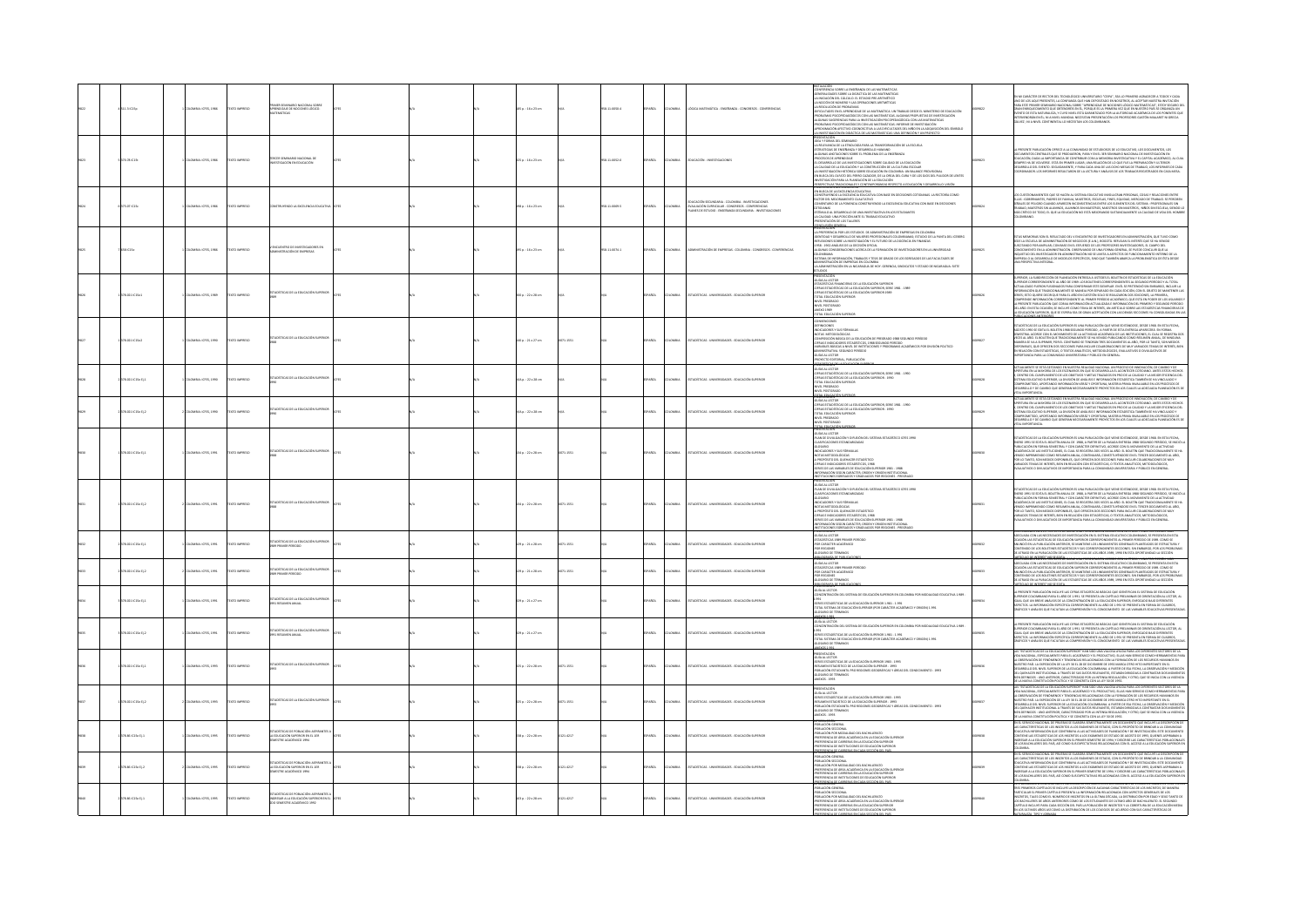|  | is icise Ei 2    | ABLA: ICFES, 1995<br><b>CIZERIN</b> C       | .<br>STICAS DE POBLACIÓN: ASPIRANTES<br>JAR A LA EDITICACIÓN STRERIOR EN<br>C SEMESTRE ACADEMICO 1992        |  | $n: 22 + 28$ cm        |             |               |                 | CREAS - INVESTIGATION - ENVIOUSNO DIREBOS                              | INMUNUMENT<br>OBLACIÓN SEGIDINAL<br>OBLACIÓN FOR MODAILLINO DEL BACHILLERATO<br>OBLACIÓN FOR MODAILLINO DEL BACHILLERATO<br>REFERINCIA DE CARRERAS EN LA EDUCACIÓN SUPERIOR<br>REFERINCIA DE CARRERAS EN LA EDUCACIÓN SUPERIOR<br>REFERINCIA DE                                                                                                                                                                                                                                                                                                                          |             | <b>A MONDEY CONSULTANT CONTINUES AND REPORT OF A DISCREPANT CONTINUES AND AN INTERFERING A CONSULTANT CONTINUES AN<br/>COLOR III, PRODUCT CONTINUES AND RESIDENCE A DISCREPANT OF A MONDER CON AGREETING ARRIVERS CONTINUES. THE CO</b>                                                                                                                                                                                                                                                                                                                                          |
|--|------------------|---------------------------------------------|--------------------------------------------------------------------------------------------------------------|--|------------------------|-------------|---------------|-----------------|------------------------------------------------------------------------|--------------------------------------------------------------------------------------------------------------------------------------------------------------------------------------------------------------------------------------------------------------------------------------------------------------------------------------------------------------------------------------------------------------------------------------------------------------------------------------------------------------------------------------------------------------------------|-------------|----------------------------------------------------------------------------------------------------------------------------------------------------------------------------------------------------------------------------------------------------------------------------------------------------------------------------------------------------------------------------------------------------------------------------------------------------------------------------------------------------------------------------------------------------------------------------------|
|  | 28.86 IC15e1     | 2002 JUNEAU AURAN<br><b>OZZRRANI O</b>      | <b>ISTICAS DE POBLACIÓN: ASPIRANTES</b><br>RESAR A LA EDUCACIÓN SUPERIOR EN EL<br>SEMESTRE ACADÉMICO 1993    |  | 76 p. : 22 x 28 cm     | 21-4217     | <b>SPAÑOL</b> | <b>AIGNOJC</b>  | AND MODAGE UNIVERSIDADES - EDUCACIÓN SUPERIOR                          | 39200405<br>udicium<br>Lación General<br>Lación For Modalidad del Bachillerato<br>Fación For Modalidad del Bachillerato<br>Ferencia de Instituciones de Educación Superior<br>Ferencia de Instituciones de Educación Superior<br>Ferencia de Instituciones d                                                                                                                                                                                                                                                                                                             |             | NATINALEMA. TRAT V KRIMAN<br>LK SERAKCIO PAKOONAL DE PRUEBAS SE ELABORA SEMESTRALMENTE UN DOCUMENTO QUE INCLUISE LA DESCRIPCIÓN DE<br>LK SERVICIO PAKOONAL DE LOS INSCRITOS A LOS EXÁMINIS ES ESTADO, CON EL OBJETIVO DE BRINOVA A L<br>onominy memomentative Leau Himistan a los allemantas de Fambación y de Investigación. Este documentative que<br>Dominist las estadísticas de los inscritos a los exámines de estado de Marzo de 1990, quienes agriban a<br>Krissar a                                                                                                     |
|  | 8.86 IC15e2      | ABIA: ICFES, 1995<br>MPRESO                 | <b>ISTICAS DE POBLACIÓN: ASPIRANTES</b><br>SAR A LA EDUCACIÓN SUPERIOR EN E<br>ER SEMESTRE ACADÉMICO DE 1993 |  | 06 p. : 22 x 28 cm     | $1 - 017$   | <b>PAÑOL</b>  | <b>CRABLA</b>   | TADÍSTICAS - UNIVERSIDADES - EDUCACIÓN SUPERIOR                        | .<br>Delación general<br>Delación seccional<br>-UMAINAN ANNUMEN<br>PREFERENCIA DE AREA ACADÉMICA EN LA EDUCACIÓN SUPERIOR<br>PREFERENCIA DE CARRERAS EN LA EDUCACIÓN SUPERIOR<br>PREFERENCIA DE CARRERAS EN LA EDUCACIÓN SUPERIOR<br>ERENCIA DE INSTITUCIONES DE EDUCACIÓN SUPERIOR<br>conscia no caporoas es cana secrete nei país                                                                                                                                                                                                                                      |             | kate didentificative continuir del latinoni non din voli pubbituata cale dovini ma se l'atamo de nonado de l'h<br>Los Tres Primeros Capítulos se incluir la disconfición de algunas capacterísticas de los ingentos; de<br>Manera Pa<br>MANIMA MANIKULANIA ILI MONIMA LAMI ULU MISAIN NA ANIMO MOMALINI NI LOCALI MILI MANICI ILI GANIMANIA DUI LUO<br>NECRITOS, TALES COMO EL NUMERO DE INSCRITOS EN LA ÚLTIMA DÉCADA, LA DISTRIBUCIÓN POR IDAD Y SERO TANTO DE<br>LOS BACH                                                                                                     |
|  | 21 (C15e E).1    | MPRESO                                      | STICKS DE LA EDUCACIÓN SUPERIOR                                                                              |  | $p: 22 \times 28$ cm   | 11-1551     | <b>PAÑOL</b>  | CMELA           | ADISTICAS - UNIVERSIDADES - EDUCACIÓN SUPERIOR                         | NOMMA ANNO NOTOMA DE ALUMINOS MATRICULADOS EN EDUCACIÓN SUPERIOR<br>ERIS ESTADOSTICAS DE AS EDUCACIÓN SUPERIOR 1980 - 1992<br>ESSANDI ESTADOSTICO DE LA EDUCACIÓN SUPERIOR - 1992<br>OSMADÓN ESTILORIANTES<br>ADSARDO DE TÉRMINOS<br>ADSARDO<br>105, 122                                                                                                                                                                                                                                                                                                                 |             | ATHRAI CPA. THO Y KORNADA.<br>I KEFES, A TRAVÊS DE LA SUBDIRECCIÓN GENERAL DE PLANEACIÓN, SE COMPLACE EN HACER ENTREGA AL LECTOR DEL .<br>HA UNIÇA IN DIVISIONALE DE MARINALE DE LA DIVISIONALE DE LA COMPUNA DEL DISTINGUISTA DE LA CONSTANTACIÓN EL CO<br>JAN MARINALE DE LA MARINA DE LA COLOCIÓN SUPRACA E DEL CALIFICA DE LA PRODUCTIVA Y LA MARINALE DE LA CONSTANT<br>J                                                                                                                                                                                                   |
|  | 0.02110356632    | <b>DOOR STEP ARMS</b><br>m weeron           |                                                                                                              |  | MA 122 x 28 cm         | 1221.15     | <b>JORAS</b>  | <b>AIRMOJ</b>   | .<br>Chankticas - Helvepsinanes - en Icación superior                  | PRIMINALISMO<br>GRÁMA LECTOR<br>4506 AS ESTADÉRICAS DE LA EDUCACIÓN SUPERIOLAROS EN EDUCACIÓN SUPERIOR<br>45005 ESTADÉRICAS DE LA EDUCACIÓN SUPERIOR 1692 - 1692<br>45006 ESTADÉRICAS DE LA EDUCACIÓN SUPERIOR - 1692<br>GOBALADOR ESTADANTE                                                                                                                                                                                                                                                                                                                             |             |                                                                                                                                                                                                                                                                                                                                                                                                                                                                                                                                                                                  |
|  | 15810151         | MILA: ICFES, 1996<br>OZBRRA OT              | 35 PARA LA ACREDITACIÓN                                                                                      |  | $p. : 17 \times 36$ cm |             | SPAÑOL        | <b>DLOMBIA</b>  | KEREDITACIÓN - COLOMBIA<br>CALIDAD DE LA EDUCACIÓN SUPERIOR - COLOMBIA | vente, 1992<br>Esentación<br>Itroducción<br>COLLEAL<br>.CO lasaria<br>Oncepto de Calidad<br>Etivos de la acreditación<br>Mentos institucionales en la acreditación<br>LAMANIMI<br>ZONDICIONES INICIALES PARA INGRESAR AL SISTEMA<br>JACTORES<br>CARACTERÍSTICAS<br><sup>CARAC</sup> TERÍSTICAS<br><sup>CARAC</sup> TERÍSTICAS<br>vancibreicas<br>Vanales e indicadores del sistema nacional de acreditación<br>Vede acuerdo del conseio nacional de educación superior (CESU) número de de diciembre sa<br>Neix-Acuerdo del Conseio nacional de educación superior (CESU |             | INTIDIAL LOS UNICAMIENTOS DEL DROCESO DE ACREDITACIÓN, TALES UNICAMIENTOS ESTÁN BASADO<br>ISIN IN DUCUMININ UCHINININ LUG ANIMANIS UN SILI PARCIADO IN ACANTAMICANO MAIS DINIMANIN (IGLIAM MANAUDICALIS)<br>UN LAS NORMAS LEGALES Y DI LOS ANÁLISES Y CONCLUSIONES DEL CONSEDO NACIONAL DE ACASENTACIÓN (IGNA) SOBRE LA<br>INT                                                                                                                                                                                                                                                   |
|  | 5810151511       | MBIA: ICFES, 1996<br><b>OZZRRM</b> C        | <b>S PARA LA ACRED</b>                                                                                       |  | 0 p. : 17 x 24 cm      | 22-2874     | <b>JOAN</b>   | <b>AIGMAN</b>   | hceschtachón - colonnia<br>Calidad de la educación superior - colonnia | NERINGSON<br>MTRODUCCIÓN<br>MARCO LEGAL<br>IL CONCEPTO DE CALIDAD<br>TIVOS DE LA ACREDITACIÓN<br>ELEMENTOS INSTITUCIONALES EN LA ACREDITACIÓN<br>CRITERIOS<br>CONDICIONES INICIALES PARA INGRESAR AL SISTEMA<br>CTORES<br>RACTERÍSTICAS, VARIABLES E INDICADORES                                                                                                                                                                                                                                                                                                         |             | ESTA EL LA SEGUNDA VERSÓN OGLOGOJMENTO QUE CONTRINE LOS UNEAMENTOS DEL PROCESO DE ACEESTACIÓN.<br>MALETALINEANO PER OS ENÍA DASADES DE LAS MORIMAS LEGISLES DE ASSINTANTA EL SENSIA MALEDANCA (MA USINEGO TESTA<br>PEL LOS ANÁUES Y<br>MARCO GENERAL DE CONDICIONES INICIALES, DE CRITERIOS Y DE CARACTERÍSTICAS DE CALIDAD.                                                                                                                                                                                                                                                     |
|  | usa icusi ci 2   | 2002 JUNEAU ARMO<br><b>CIZERIA OT</b>       | MIENTOS PARA LA ACREDITACIÓN                                                                                 |  | 20 p. : 17 x 24 cm     | 122-7874    | <b>JOANS</b>  | <b>CRABLA</b>   | CREDITACIÓN - COLOMBIA<br>AIRMOUD - ROIRDICACIÓN SUPERIOR - COLOMBIA   | MTRODUCCIÓN<br>AARCO LEGAL<br>VALU senen<br>CONSEPTO DE CAUDAD<br>IETIVOS DE LA ACREDITACIÓN<br>EMENTOS INSTITUCIONALES EN LA ACREDITACIÓN<br>ZOB3TI<br>us<br>IONES INCIALES PARA INGRESAR AL SISTEMA<br>MCTERÍSTICAS, VARIABLES E INDICADORES                                                                                                                                                                                                                                                                                                                           |             | STA ES LA SEGUNDA VERSIÓN DEL DOCUMENTO QUE CONTIENE LOS LINEAMENTOS DEL PROCESO DE ACREDITACIÓN.<br>TALES LINEAMIENTOS ESTÁN BASADOS EN LAS NORMAS LEGALES QUE SUSTENTAN EL SISTEMA NACIONAL DE<br>ACERDITADÓN, EN LAS POLÍTICAS QUE PARA EL EFECTO HA DEFINIDO EL CONSEDO NACIONAL DE EXUCACIÓN SUPERIOR Y<br>EN LOS ANÁLISEY CONCLUSIO<br>UX PROGRAM I CARRICOLORINAL UNIC CARRICO PROGRAMO VICINARIO POLITICA PROVISIONALIZA NA LIMITO DE INFERIOR.<br>USTRADOR, LOS CRITIFICON EX PROGRAMAS E INSTITUCIONES. EN ESTA NUEVA VISBO DA SE REITRA QUE HAN DE TENERSE.<br>UNACIO |
|  | 0211015e B.1     | MBIA: ICFES, 1996<br>COSSIMUS CO            | TICAS DE LA EDUCACIÓN S                                                                                      |  | 9 a. : 22 x 28 cm      | 1221.15     | PAÑOL         | CRABLA          | <b>ADISTICAS - INNUSSIDADES - EDITCACIÓN SUBSIDIO</b>                  | MOOSTAN NATION<br>RESERVIACIÓN<br>RESERVACIÓN<br>IL MAPACTO DE LA LEV 30 DE 1992 EN LA EDUCACIÓN SUPERIOR APROXIMACIÓN A SU ANÁLISE<br>DRIES ESTADÉTICAS DE LA EDUCACIÓN SUPERIOR 1994<br>DRIES ESTADÉTICAS DE LA EDUCACIÓN SUPERIOR 1994 - 1<br>AND ADJARDETICAE DE LA EDUCATIÓN SUPERIO 1518-1594<br>SEUMEN ESTADÉSTICO DE LA EDUCATIÓN SUPERIOR 1694 - 1694<br>OSARIO DE TÉRMINOS<br>TENTATIONALES<br>TENTATION                                                                                                                                                       |             | AUR AND AU LA UNIVERNA IN VIENINA DE LA ALF AFUI L'INSULTADA POR EL CONTROLPO POR LA CANDIDATION DE LA AUTORI<br>EDUCACIÓN SUPERIOR BAJO EL NUEVO ESQUEMA DE CESBEGULARIZACIÓN Y DE CONSOLUNCIÓN DE LA AUTORIOMÍA<br>ETITUCIONAL : L<br>ición para cultines de una u otra forma fiuan su mirada sobre la marcha de la educación superior ya.<br>Para tomar decisiones en los diferentes sectores de la actividad nacional, o para incidir sobre ella                                                                                                                             |
|  | 021015012        | 2002 JUNEAU ARMO<br><b>OZZRRM O</b>         | ADÍSTICAS DE LA EDUCACIÓN SUPERIOR                                                                           |  | 9 p. : 22 x 28 cm      | 71-1551     | <b>JOAN</b>   | <b>LOMBIA</b>   | STADISTICAS - UNIVERSIDADES - EDUCACIÓN SUPERIOR                       |                                                                                                                                                                                                                                                                                                                                                                                                                                                                                                                                                                          |             | <mark>touriella apoptanicán de Mignassista etropés</mark> , un l'arca de acalitat un attanda da plus de la colporació el<br>Educación superior qajo el Nuevo esquena de desregularización y de consolidación de la Autonomía.<br>Itticulormente,<br>DHI MARAMA, LEO FERTOS (SUS PRODUCE LA MAISVA MEDIGALCHÓ) EN LA GESTIÓN DE ESTE HAVAL ESDECATRO, Y<br>EN CULARMENTE, LOS PROCESMISSITOS DE FORMULACIÓN Y ORIECIMISTIO DE PROGRAMAS ACADÉMICOS COMO UN<br>TO AUTOMÓMICO DE LA MISITIO                                                                                         |
|  | 0211C15e EL1     | WELK: ICFES, 1996<br><b>CIZERIN</b> C       | DÍSTICAS DE LA EDUCACIÓN SUPERIOR                                                                            |  | $a_0$ : 22 x 28 cm     | $71 - 1551$ | <b>JOAN</b>   | <b>AIGMON</b>   | ADISTICAS - UNIVERSIDADES - EDUCACIÓN SUPERIOR                         | A AL LECTOR<br>INEN DE MATRÍCULAS EN LAS INSTITUCIONES DE EDUCACIÓN SUPERIOR<br>EMMEN DE MARINANA EN LA FRETTANYA DE 1985 - 1995<br>ERES ESTADÍSTICAS DE LA EDUCACIÓN SUPERIOR 1985 - 1995<br>.<br>MAIN ESTADÍSTICO DE LA EDUCACIÓN SUPERIOR 1995<br>SARIO DE TÉRMINOS<br><b>SENTACIÓN</b>                                                                                                                                                                                                                                                                               |             | METALETT I ADENDERATIVA EN METALECTER ENTZAK<br>SELVENIO Y GRADANCA AL APONO RECORDO DE LAS INSTITUCIONES, ESTANDOS HACENDO ENTREGA A LA COMUNIDAD DEL<br>AS INURIOR DE ARCADECAS EN LA EUROCIÓN SURFADO, CORRESPONDENTA AL ÁRIO 189                                                                                                                                                                                                                                                                                                                                             |
|  | 8.021 (C15e E) 2 | DMBIA: ICFES, 1996<br><b>OZZRRM OT</b>      | .<br>Koncas ne i a eniicación silocolog                                                                      |  | 12 p. : 22 x 28 cm     | 71-1551     | <b>JOAN</b>   | <b>AIGMON</b>   | STADISTICKS - UNIVERSIDADES - EDUCACIÓN SUPERIOR                       | suía al lector<br>Kégmen de Matríoulas en las instituciones de educación superior.<br>IGINIUM DIL MATHICULAS UN LAS INSITTUCIONES DE EDUCACI<br>RIES ESTADÈSTICAS DE LA EDUCACIÓN SUPERIOR 1985 - 1995<br>ISUNIEN ESTADÈSTICO DE LA EDUCACIÓN SUPERIOR 1995<br>LOSARIO DE TÉRMINOS                                                                                                                                                                                                                                                                                       |             | UIVO Y GRACIAS AL APOVO RECIBIDO DE LAS INSTITUCIONES, ESTAVIOS HACIENDO ENTREGA A LA COMUNIONO DEL<br>TÍN ER ESTADÈTICAS DE LA EDUCACIÓN SUPPRISOR, CORRESPONDIBUTE AL AÑO 1.995. CON ESTE NÚMBO ESTAVIOS<br>NUZANDO LA PRODUCCIÓN<br>rran de la educación superior, plagmada en la ley 30 de 1.992 y los procesos de regisanización del ICFES<br>Rran de la educación superior, plagmada en la ley 30 de 1.992 y los procesos de regisanización del ICFES<br>A recularse<br>.<br>FEMANYO DE DO FEMADOR CONSAGRADA EN EL ARTICULO JE DE LA LET JUDE 1992. EL INSTITUTO COLONIE  |
|  | <b>OTHER</b> ELL | TOOL STEP AND<br>n weeron                   | STICAS DE LA EDUCACIÓN SUPERIOR                                                                              |  | 40.2242                | 71.9551     | <b>DARK</b>   | CARRIA          | .<br>CTANKTICAS - INIMERSINADES - EN ICACIÓN SIBERIN                   | MINIMUMON<br>2004 AL LECTOR<br>2004 AL LECTOR GEGIONALES DE EDUCACIÓN SUPERIOR - CRES<br>2002S ESTADÍSTICAS DE LA EDUCACIÓN SUPERIOR 1986 - 1996<br>UMEN ESTADÉSTICO DE LA EDUCACIÓN SUPERIOR 1996                                                                                                                                                                                                                                                                                                                                                                       |             | vinamparminto de la tenelación suprimentar estas han venda de vinas industriales estas interior canoniminto.<br>Roa el fontento de la tenelación suprimenta esta han venda cosolidándose cono el centro de información.<br>Lantación<br>VICIONES DE EDUCACIÓN SUPERIOR EN RELACIÓN CON LOS PROGRAMAS ACADÉMICOS. LA POBLACIÓN ESTUDIANTIL<br>VICIONES DE EDUCACIÓN SUPERIOR EN RELACIÓN CON LOS PROGRAMAS ACADÉMICOS. LA POBLACIÓN ESTUDIANTIL                                                                                                                                   |
|  | 021 (C15e E) 2   | MBIA: ICFES, 1997<br><b>CIZERIN</b> C       | DÍSTICAS DE LA EDUCACIÓN SUPERIOR                                                                            |  | 4 p. : 22 x 28 cm      | $1 - 1551$  | <b>PAÑOL</b>  | <b>CRABLA</b>   | TADÍSTICAS - UNIVERSIDADES - EDUCACIÓN SUPERIOR                        | NEWS 1996<br>RSENTACION<br>RIFA AL LECTOR<br>THE REGIONALES DE EDUCACIÓN SUPERIOR - CRES<br>ES ESTADÍSTICAS DE LA EDUCACIÓN SUPERIOR 1986 - 1996<br>UMEN ESTADÍSTICO DE LA EDUCACIÓN SUPERIOR 1996                                                                                                                                                                                                                                                                                                                                                                       |             |                                                                                                                                                                                                                                                                                                                                                                                                                                                                                                                                                                                  |
|  | 8.021 (C15e E):1 | DMBIA: ICFES, 1999<br>OZZRRM O'             | <b>ISTICAS DE LA EDUCACIÓN SUPERIOR</b>                                                                      |  | 67 p. : 22 x 28 cm     | 371-1551    | <b>DAG</b>    | <b>AIGMOJC</b>  | TADÍSTICAS - UNIVERSIDADES - EDUCACIÓN SUPERIO                         | MASINI MULIN<br>GURA EL LECTOR<br>RARACTERIZACIÓN DEL SISTEMA DE EDUCACIÓN SUPERIDR COLOMBIANO<br>RESUMEN ESTADÍSTICO DE LA EDUCACIÓN SUPERIDR - 1997<br>SLIMEN EST.<br>EXD - 1997                                                                                                                                                                                                                                                                                                                                                                                       |             | FAND, A 4741, CONCENTRAL PAPA PROTAGING QUI AL CHE PARTIN VA ANTERIMAÇÃO E TENENTRAL PARTIES CON CONTRAL PARTIES CONTRAL PARTIES CONTRAL PARTIES CONTRAL PARTIES CONTRAL PARTIES CONTRAL PARTIES CONTRAL PARTIES CONTRAL PART                                                                                                                                                                                                                                                                                                                                                    |
|  | 8.021 (C15e E) 2 | WALA: ICFES, 1999<br><b>IMPRESO</b>         | <b>ISTICAS DE LA EDUCACIÓN SUPERIOR</b>                                                                      |  | £7 p. : 22 x 28 cm     |             | <b>DAGI</b>   | <b>LOMBIA</b>   | MOÍSTICAS - UNIVERSIDADES - EDUCACIÓN SUPERIO                          | NTACIÓN<br>MIAIN (HIMH)<br>SUA AL LECTOR<br>DARACTERIZACIÓN DEL SISTEMA DE EDUCACIÓN SUPERIOR COLOMBIANO<br>RESUMEN ESTADÍSTICO DE LA EDUCACIÓN SUPERIOR - 1997<br>VEND - 1997                                                                                                                                                                                                                                                                                                                                                                                           |             | NOCESO DE PUNKACIÓN Y DE DESARROLLO ENMARCADO DENTRO DE LA REALIDAD GEOGRÁFICA, SOCIAL, EDUCATIVA Y<br>CONÓMECA DE NUNETRO PAÍS, TIENE EL AGRADO DE IMENER ENTREGIA A LISTED DEL BOLETÍN DE "ESTADÉRICAS DE LA<br>DUCACIÓN SUPERIOR<br>lisioni adhana dodonna nadana-parantera (para-mao imila indonenta do do mao parantera)<br>Nortica que describir una islaudad específica, resulta de vital indortancia el contar con series<br>Nortica que describir una islaudad esp                                                                                                      |
|  | $73.2$ (C15c)    | COMBIA: ICFES, 1999<br>OZBRNI OTI           | ARACTERÍSTICAS Y CLASIFICACIÓN DE LOS<br>LANTELES DE EDUCACIÓN MEDIA                                         |  | $1a:22 \times 27$ cm   | 262415      | <b>SPAÑOL</b> | <b>COLOMBIA</b> | DUCACIÓN MEDIA                                                         | MILIMINIUM<br>HANTELES DE EDUCACIÓN MEDIA DEL DEPARTAMENTO<br>HANTELES DE EDUCACIÓN MEDIA DEL DEPARTAMENTO, DE LA CAPITAL Y DE LOS MUNICIPIOS DIFERENTES A LA<br><b>WITAL</b><br>GENERO<br>GENERO<br>GRACTER<br>GARÁCTER<br>LENDARIO<br>Sultados por Departamento, canital y Demás municipios diferentes a la capital en las pruebas<br>Nunis de los exámenes de estado<br>Nu <b>nici de Turninus</b>                                                                                                                                                                    |             | SERVICIO NACIONAL DE RRHEBAS DEL VEES ELABORA ESTE DOCHMENTO CON EL RROBÓSITO DE RRNDAR INCORMACIÓN<br>N. 2000 CM MONEMA CONTROL EN COMPANYA EN COMPANYA EL COMPANYA EN CONTROL EN EN CARDINAL EN CONTROL EN CONTROL E<br>CASAR CADO NA CATACIÓN EN EN ENGAGEMENT DENTINANTA EL CARDO DE ALTA, MEZA, BAJA, MESA EN LA VITA EL CARDO DE<br>C<br>CADA COLEGIO CON 60 PUNTOS ESTÁNDAR.                                                                                                                                                                                              |
|  | 28 IC15e EL1     | COMBIA: ICFES, 1999<br>CO IMPRESO           | EDUCACIÓN SUPERIOR EN LA DÉCADA<br>1990 - 1999                                                               |  | 84 p. : 22 x 27 cm     | 2009-02     | <b>SPAÑOL</b> | <b>DLOMBIA</b>  | <b>DUCACIÓN SUPERIOR</b>                                               | NTRODUCCIÓN<br>FOBLACIÓN ESTUDIANTIL EN LA DÉCADA 1990 - 1999<br>A EDUCACIÓN SUPERIOR EN EL CONTEXTO INTERNAC<br>MACHAMENTO DE LA EDUCACIÓN<br>PECTOS DEMOGRÁFICOS DE LA EDUCACIÓN<br>HOCHAMENTO DE LA EDUCACIÓN SUPERIOR<br>HOC DE CUADROS                                                                                                                                                                                                                                                                                                                              | <b>SASA</b> | CON EL ÁNIMO DE PROCURAR UNA FUENTE DE INFORMACIÓN Y CONSULTA SOBRE ALGUNOS ASPECTOS DE LA EDUCACIÓN.<br>SUPERIOR EN COLONIBA, SE PRESINTA EL RESUMEN ESTADÉTICO QUE CONTEMPLA LA DÉCADA 1990-1998. LA<br>INFORMACIÓN RELACIONADA CO<br>INVORMALIN KULAILMAAN LUNI INMASTA LA UULAILMA SUVASIA KA LULOININKY VIH LU LOIN ILIUU INI INMASTATA,<br>TANTO EN LAS INSTITUCIONES PRIVATAS COMO FÚBLICAS, SUS AGRECTOS DEMOGRÂFICOS, ASÍ COMO EL<br>LOS PROFESORIS, EL PERSONAI AD                                                                                                     |
|  | $k$ iC15e Ej.2   | ABLA: ICFES, 1999<br><b>OZSRRAI</b> O'      | LA EDUCACIÓN SUPERIOR EN LA DÉCADA.<br>1990 - 1999                                                           |  | 84 p. : 22 x 27 cm     | 57-9325     | <b>CONSES</b> | <b>AIGMOJC</b>  | <b>UCACIÓN SUPERIOR</b>                                                | RODUCCIÓN<br>BLACIÓN ESTUDIANTIL EN LA DÉCADA 1990 - 1999<br>ANDICADON SUPERIOR EN EL CONTEXTO INTERNACIONAL<br>LEDUCADON SUPERIOR EN EL CONTEXTO INTERNACIONAL<br>NAVCIAMENTO DE LA EDUCACIÓN SUPERIOR<br>NACIO CUADROS<br>IDICE DE CUADROS                                                                                                                                                                                                                                                                                                                             |             | .<br>DN EL ÁNIMO DE PROCURAR UNA FUENTE DE INFORMACIÓN Y CONSULTA SOBRE ALGUNOS ASPECTOS DE LA EDUCACIÓN.<br>JPERIOR EN COLOMBIA, SE PRESENTA EL RESUMEN ESTADÍSTICO QUE CONTEMPLA LA DÉCADA 1990-1999. LA<br>NUMMAN NU VANNAMIN, NI PYMAMIN NA MARIMINI MAMOMI ILISALE LURI ILISALE NA UKUAJNA TARA 1991 – LA<br>NEGRANCIÓN RELACIONADA CONTENPUA LA EDUCACIÓN SUPERIOR EN COLOMBIA Y EN EL CONTEXTO INTERNACIONAL,<br>COMPORTAMINTO DO LOS ENFER                                                                                                                               |
|  | 02110154         | <b>BIA: ICFES, 2000</b><br><b>OZZRRM OT</b> | INAS ESTADÍSTICAS GENERALES SOBRE<br>NSCRITOS PARA MARZO DE 2000                                             |  | p.: 21 x 28 cm         |             |               |                 | .<br>STADÍSTICAS - UNIVERSIDADES - EDUCACIÓN SUPERIOR                  | ENTACIÓN<br>UNAS CARACTERÍSTICAS GENERALES<br>annen Chrostinainen winningen.<br>Tal de Inscritto al Diamin de Istadio Serlín Gínero de Estado<br>Tal de Inscritto al Diamin de Istadio Seglín Gínero<br>Eferencia de Instituciones de Educación Superior<br>Eferencia de Instituciones d                                                                                                                                                                                                                                                                                 |             | INTERECEURI DE XANGURAMMENTU DE LA CASERIZI DEI TUES ECANDON EL PRESIDEI E DUCUMENTO CON EL DUIN I DUI.<br>DAN INFORMACIÓN DE LOS INSCRITOS À LOS EXÁMENTS DE ESTADO PARA INGRESO À LA EDICIÓNICIM SUPERIOR OC<br>DO DE 2000, RELACI<br>.<br>I FORMULARIO DE INSCRIPCIÓN A ESTOS EXÁMENES. EL DOCUMENTO PRESENTA EN LA PRIMERA PARTE, TANTO PARA LOS<br>ITUDIANTES DE GRADO 11 COMO PARA LOS BACHILLERS DE AÑOS ANTERIORES, ALGUNAS ESTADENTICAS DESCRIPTIVAS DE<br>ARIABLES TA                                                                                                  |
|  | 21 (C15e Ej. 1   | ABLA: ICFES, 2000                           | ESTADÍSTICAS DE LA EDUCACIÓN SUPERIOR                                                                        |  | p.:22 x 28 cm          |             |               |                 | DÍSTICAS - UNIVERSIDADES - EDUCACIÓN SU                                | <b>RESENTING</b><br>GUEA AL LECTOR<br>COMPONIE DESCAS<br>OSARIO DE TURRINUS<br>RES ESTADÍSTICAS DE LA EDUCACIÓN 1981 - 2000<br><br>ACADÊMICOS SEGÚN NIVEL EDUCATIVO, JORNADA Y METODOLOGÍA DE ESTUDIO<br>iante, según ábeas del conocimiento y obigen institucional por depart.<br>Iante según nivel educativo, modalidad y obigen institucional por<br>OTHIMAT<br>FOBLACIÓN ESTUDIANTE, SEGÚN NIVEL EDUCATIVO, POR CARÁCTER ACADÉMICO Y ORIGEN INSTITU                                                                                                                  |             | INCREDITION OR CONOCIMIENTO DE UNA ACTIVIDAD SOCIAL EN ESTE CASO LA<br>LAS ETARGITAS SON UN ELEMENTO CONSTITUINO DE CONCORMENTO DE UNA ACTIVADAD SONAL EN ESTE CASO A A<br>ESCACLOS LUPIDOS EL COLOMBA ESTA PRIMEIRA DEPINI AL VANDADES DE LA COMPONIÓ DE ESTA PARA EL AÑO<br>2003 LOGITA A ACADEMACIÓN DE                                                                                                                                                                                                                                                                       |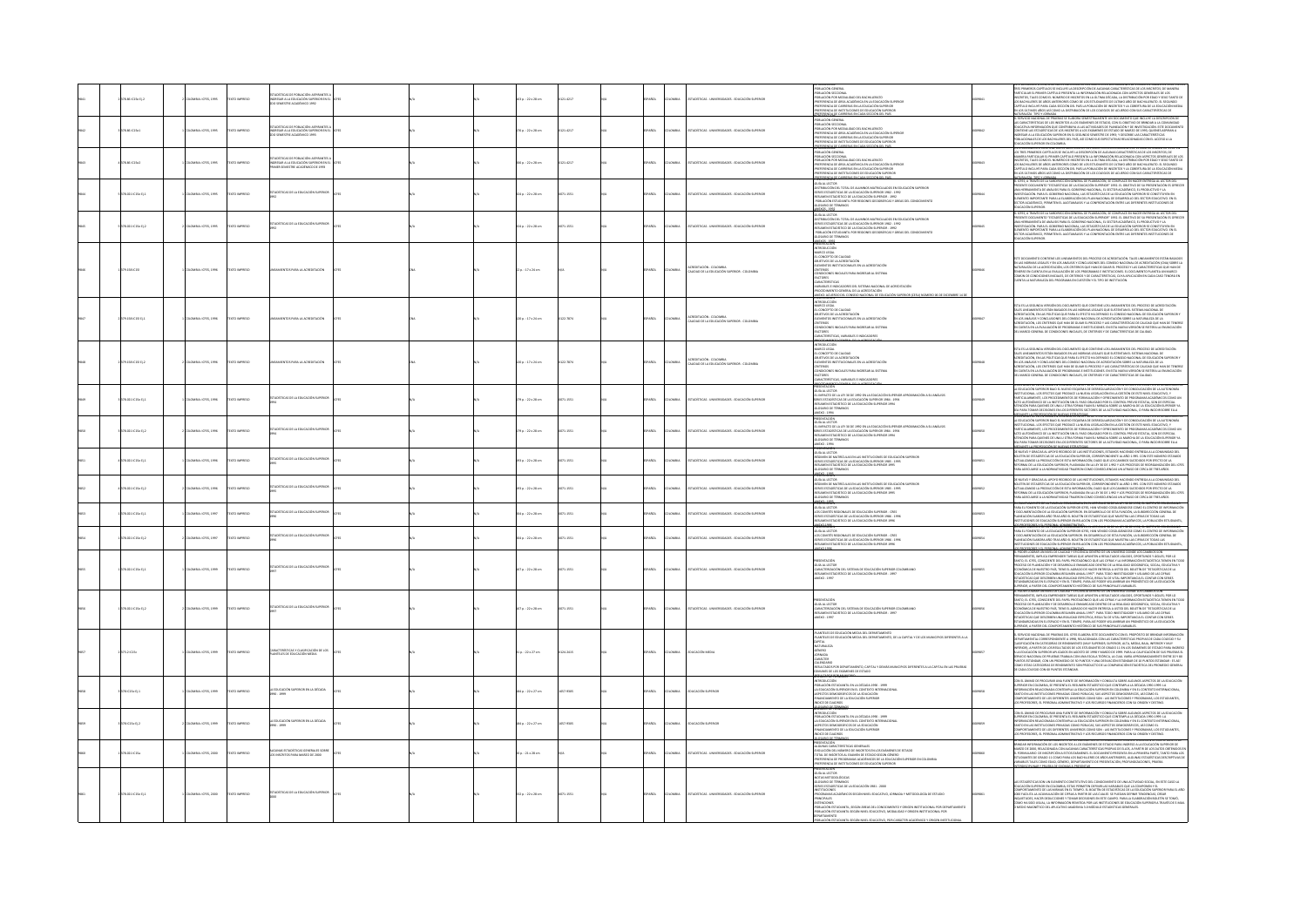|  |                       |                           |                   |                                                                                                              |  |                                                   |            |                |                |                                                                                                                                        | ODESENTACIÓN                                                                                                                                                                                                                                                                                                                                                                                                                                                                                                                                                                                                                                                                                                                  |              |                                                                                                                                                                                                                                                                                                                                                                                                                                                                                                                                                                                                                                                                                                                                                 |
|--|-----------------------|---------------------------|-------------------|--------------------------------------------------------------------------------------------------------------|--|---------------------------------------------------|------------|----------------|----------------|----------------------------------------------------------------------------------------------------------------------------------------|-------------------------------------------------------------------------------------------------------------------------------------------------------------------------------------------------------------------------------------------------------------------------------------------------------------------------------------------------------------------------------------------------------------------------------------------------------------------------------------------------------------------------------------------------------------------------------------------------------------------------------------------------------------------------------------------------------------------------------|--------------|-------------------------------------------------------------------------------------------------------------------------------------------------------------------------------------------------------------------------------------------------------------------------------------------------------------------------------------------------------------------------------------------------------------------------------------------------------------------------------------------------------------------------------------------------------------------------------------------------------------------------------------------------------------------------------------------------------------------------------------------------|
|  | 28.021 (C15e EL2)     | COMBIA: ICFES, 2000       | OZSRRM OTI        | DÍSTICAS DE LA EDUCACIÓN SUPERIOR                                                                            |  | 2 n.: 22 x 28 cm                                  | $1 - 1551$ | <b>JORKS</b>   | <b>XOMBIA</b>  | STADISTICAS - UNIVERSIDADES - EDUCACIÓN SUPERIOR                                                                                       | GUÍA AL LECTOR<br>NOTAS METODOLÓGICAS<br>GLOSARIO DE TÉRMINOS<br>SERIES ESTADÍSTICAS DE LA<br>UCACIÓN 1981 - 2000<br>CIENNAIS ACADÊMICOS SEGÚN NIVEL EDUCATIVO, JORNADA Y METODOLOGÍA DE ESTUDIO<br><b>PRINCIPALES</b><br>ianingumia<br>Oblación estudiante, según ábeas del conocimiento y obigen institucional por depa<br>Oblación estudiante: según nivel educativo, modalidad y obigen institucional por<br>OTKINATSAR<br>FOBLACIÓN ESTUDIANTE, SEGÚN NIVEL EDUCATIVO, POR CARÁCTER ACADÉMICO Y ORIGEN INSTITUCIONA                                                                                                                                                                                                      | \$2,000      | DAD SOCIAL, EN ESTE CASO LA<br>STARÍSTICAS SON UN ELEMENTO CONSTITUTIVO DEL CONOCIMIENTO DE UNA ACTIVIDAD SOCIAL, EN ESTE CASO LA<br>ACÓN SUPERIOR EN COLOMBIA; ESTAS PERMITEN DEFINIE LAS VARIALES QUE LA COMPONEN Y EL<br>PORTAMIENTO DE LAS MISMAS EN EL TIEMPO,<br>MINORIM MARIN LOW A ANNOUNCEMENT IN A LIMITED AND LESS AND A MINORITATION OF INVOLVING IN A MINORITAL AND IN A<br>QUITRIUDES, INCENSIBUTATION DE CIRRAS A PARTIR DE LAS CUALES SE PUEDAN DEFINIE TENDENCIAS, CIRRAS<br>QUITRIUDES, I                                                                                                                                                                                                                                     |
|  | $9.1581C15eE_0.1$     | LOMBIA: ICFES, 2001       | TO IMPRESO        | VILINGES MINIMUM DE CALICAD PARA<br>GRAMAS LINIVERSITARIOS DE<br>GRAMAS LINIVERSITARIOS DE<br><b>ULACIÓN</b> |  | 05 p. : 17 x 24 cm                                | 57-5725    | <b>JOANS</b>   | <b>XOMBIA</b>  | ICESDITACIÓN - COLOMBIA<br>"ALIDAD DE LA EDUCACIÓN SUPERIOR - COLOMBIA                                                                 | -<br>INTRODUCCIÓN<br>FINALIDAD Y MARCO LEGAL<br>"HIMMANIN' INMOVAMENT MONTHS IN A CHANNO<br>HOGHN DE CETANDARES DE CAUDAD<br>ALGANDINE DE CETANDARES DE CAUDAD<br>OECARRELO DEL ANDERO DO CAUDAD<br>OECARRELO DE CAUDAD PARA LA CREACIÓN Y FUNCIONAMIENTO DE PROGRAMAS DE PREGRADO<br>OECARRE<br>230AGLIBADES                                                                                                                                                                                                                                                                                                                                                                                                                 |              | LA LEY 30 DE 1992 SE ENCUENTRAN LOS CONCEPTOS DE CALIDAD DE LA EDUCACIÓN Y DE AUTONOMÍA UNIVERSITARIA.<br>N NI 1900 KURA MAROMI POR UNA LORDI POSTAVA DE STANDARIS MAROMONI I VA MUNIMIRMO NORTASIDADE NA LORDI CON LORD<br>COMES MERCEN UN DEMONTO NA LORDI DOCUMENTO "STANDARIS MANUSCO CAUDAD PARA LA CIRCACIÓN".<br>COMPANENTO DE PROGRAMA<br>INTE AL ESTADO Y A LA MISMA SOCIEDAD.                                                                                                                                                                                                                                                                                                                                                         |
|  | 9.158 (C15e E) 2      | <b>DMBIA: ICFES, 2001</b> | TO IMPRESO        | .<br>Koón y funcionamento de<br>Gramas universitarios de<br>Grado: referentes básicos pa<br>ULACIÓN          |  | 16 p. : 17 x 24 cm                                | 57-5725    | <b>PAÑOL</b>   | CMELA          | .<br>CREDITACIÓN - COLOMBIA<br>ALIDAD DE LA EDUCACIÓN SUPERIOR - COLOMBIA                                                              | <del>miceol.</del><br>-introducción<br>-finalidad y marco legal<br>LAS PROFESIONES Y LOS ESTI<br>ARES MINIMOS DE CAUDAD<br>NOCIÓN DE ESTÁNDARES DE CALIDAD<br>-ELEMENTOS CONSTITUTIVOS DEL MODELO DE ESTÁNDARES DE CALIDAD<br>-DESARROLLO DEL MODELO<br>.<br>TÁNDARES DE CALIDAD PARA LA CREACIÓN Y FUNCIONAMIENTO DE PROGRAMAS DE PREGRADO<br>ESPONSABILIDADES<br>CLUSIONES<br><b>ROCKLOND UN EA EUG</b>                                                                                                                                                                                                                                                                                                                     |              | .<br>La ley 30 de 1992 se encuentran los conceptos de caudad de la educación y de autonomía universitaria,<br>: cuales merecen un examen a la luz del documento "estándares mínimos de caudad para la creación y<br>UNCIDMAMENTO DE PROGRAMAS UNVIERSITARIOS DE PREGRADO, ESTERIDITES BÁSICOS PARA SU FORMULACIÓN", EL<br>ONCEPTO DE AUTONOMÍA, CONSULTANOMA AL ESTADO SODAL ES CRESIGOS, DELOS SE REISBE EN ESTA UTA ALO QUE ALG.<br>ETTIVOLONES DE EDU                                                                                                                                                                                                                                                                                        |
|  | 28.1553 (C15t EL1)    | COMBIA: ICFES, 2001       | OZSRRM OTI        | 200 OT24320 J30 WOOAHOOK RE                                                                                  |  | $a: 17 \times 24$ cm                              | 7-5725     | <b>JOANS</b>   | <b>AIGNOJC</b> | INERSIDADES - PROGRAMAN<br>OGRAMAS DE DOCTORADO                                                                                        | -<br>Formato para fassintar programas de mastría y doctorado (nuevo, actualizaciones y<br>Fotbacto para beportar patogramas de naestría y doctorado (nuevo, actualizaciones y<br>Foctorado<br>Doctorado<br>ORMATO PARA FICHA DE ESTUDIANTES EN EL CASO DE EXTENSIONES Y ACTUALIZACIONES<br><b>ROBERTO ANÍMEIRO DE DE 2001, SUPERIUR NUE</b>                                                                                                                                                                                                                                                                                                                                                                                   | <b>MODES</b> | STE DECRETO SE UNIFICAN LOS REQUISITOS Y PROCEDIMIENTOS PARA LOS PRO                                                                                                                                                                                                                                                                                                                                                                                                                                                                                                                                                                                                                                                                            |
|  | ssa icase que         | MBIA: ICFES, 2001         | O IMPRESO         |                                                                                                              |  | $: 17 \times 24$ cm                               |            | AÑOL           |                | -<br>MERSIDADES - PROGRAMAS<br>OCRAMAS DE DOCTORADO                                                                                    | <b>BMATO PARA PRESENTAR PROGRAMAS DE MAESTRÍA Y DOCTORADO INUEVO. ACTUALIZACIONES Y</b><br>xtenciones)<br>Formato para reportar datos de grupos de investigación que soportan programas de maestría<br>MARIO PARA FICHA DE ESTUDIANTES EN EL CASO DE EXTENSIONES Y ACTUALIZACIONES<br>UMEN HOJA DE VIDA<br>CRETO NÚMERO SIGRE DE 2001                                                                                                                                                                                                                                                                                                                                                                                         |              | DECRETO SE UNIFICAN LOS REQUISITOS Y PROCEI                                                                                                                                                                                                                                                                                                                                                                                                                                                                                                                                                                                                                                                                                                     |
|  | 120.71241C15d         | OMBIA: ICFES, 2002        | O22RRM OT:        | DOCENCIA UNIVERSITARIA: FORMACIÓN Y<br>PRÁCTICA PEDAGÓGICA EN LA EDUCACIÓN                                   |  | 9p.: 17 x 25 cm                                   | $-2969$    | <b>JOANS</b>   | <b>LOMBIA</b>  | CALIDAD DE LA EDUCACIÓN SUPERIOR - COLOMBIA<br>FORMACIÓN DE MAESTROS UNIVERSITARIOS - COLOMBIA<br>PROFESORES UNIVERSITARIOS - COLOMBIA | FYMENT HYNN<br>41. SEMINARIO VIRTUAL (NUEVA OPOÓN PEDAGÓGICA PARA LA INTERCOMUNICACIÓN?<br>4851.EXONES SOBRE LA PEDAGOGÍA UNIVERSITARIA<br>400ÁCTICA Y DOCENCIA<br>OIDÁCTICA Y DOCENCIA<br>EDUCACIÓN SUPERIOR: DISCIPLINAS, PROFESIONES Y COMPETENCIAS<br>INNININ SIPINNIN LUILINUINEN PAIKINNIN<br>SEEKOS DE PRÁCTICA PEDAGÓGICA<br>SÁCIICA V DOCENCIA<br>LICACIÓN, DIGORIENAS, PROFESIONES Y COMPETENCIAS<br>DOONES SOBRE LA PEDAGOGÍA UNIVERSITARIA                                                                                                                                                                                                                                                                        |              | en el marco del desarrollo de sus programas de formación de docentes universitarios el icers convocó à<br>Través de US- cededus a los profesores participantes en programas de especialización y marstría en<br>Docencia universitar<br>GIAS ORIDITADAS AL CAMBIO Y MEJORAMENTO DE LA CALIDAD DEL PROCESO EDUCATIVO EN LA EDUCACIÓN<br>.<br>Liperidr. En esta dirección y aproveciando los nuevos hordentes que la enseñanza virtual abre al<br>Rockso educativo y de los climes no plede sustrarese la educación sufriror, se programó un seminat<br>Irtual que aprovechando<br>reas desciplinas, pero motivados por el deseo de participar en la discusión propuesta, lo que generó un<br>Ictivo de pensamiento serio, crítico y responsable. |
|  | 278.90611C15f         | LOMBIA: ICFES, 2002       | OZBRRA OTX        | HE RORENT ROLLANDER OACHER<br>AIGMOJO                                                                        |  | 17 p. : 17 x 24 cm                                | 67-5725    | <b>JOANS</b>   | <b>DLOMBIA</b> | <b>EDUCACIÓN SUPERIOR - COLOMBIA</b><br>LANES DE ESTUDIO UNIVERSITARIO - COLOMBIA                                                      | <b>CONTROLLER</b><br>INTRODUCCIÓN<br>MOTIVOS PARA FORMULAR UNA POLÍTICA DE FLEXIBILIDAD EN COLOMBIA<br>LA FLEXIBILIDAD Y LA FORMACIÓN FLEXIBLE: CONCEPTOS BÁSICOS<br>.<br>A Flexibilidad y la formación flexible: conceptos básicos<br>"Lexibilidad y organización de la educación superior<br>HACIA UNA POLÍTICA DE FLEXIBLIDAD CURRICULAR<br><b>ISONES GENERALES</b><br>IREVE BALANCE DE LA FLEXIBILIDAD EN LA EDUCACIÓN SUPERIOR                                                                                                                                                                                                                                                                                           | <b>DORGS</b> | .<br>RESENTE ESTUDIO TIENE POR OBIETO ANALIZAR UN ASUNTO RELEVANTE PARA LA EDUCACIÓN, Y PARA LA EDUCACIÓN<br>.<br>NDR EN PARTICULAR : LA FLEXIBILIDAD. EL POTENCIAL SEMÁNTICO DE LA FLEXIBILIDAD, QUE ES VASTO Y<br>IDMIENSIONAL, PUEDE TENER UN IMPACTO IMPORTANTE SOBRE LOS CONTEXTOS PROPIOS DE LA EDUCACIÓN<br>uktionismaisma, yhden taika nin nin palvitai internetaine amerikainen taika propinsi un laikunaisma.<br>Bericic en colonisma, en laamerien en que puede afectar la pritinencia, cobirturany caliend de sus<br>Intolioniento académic                                                                                                                                                                                         |
|  | 78.86 IC15c Ej.1      | WALK-ICFES, 2002          | O MPRESO          | COBERTURA, CAUDAD Y PERTINENCIA<br>IETOS DE LA EDUCACIÓN TÉCNICA Y<br>TEONOLÓGICA EN COLOMBIA                |  | p.: 17 x 24 cm                                    | 5725       | <b>AÑOL</b>    | <b>LOMBIA</b>  | EDUCACIÓN TECNOLÓGICA - COLOMBIA                                                                                                       | <b>RESUMEN EJECUTIVO</b><br>EL PROBLEMA Y EL CONTEXTO<br>ANTECEDENTES<br>PROBLEMAS DE DIVERSIFICACIÓN DE LAS INSTITUCIONES DE EDUCACIÓN SUPERIOR<br>PROBLEMAS DE COBERTURA Y EQUIDAD EN LA EDUCACIÓN SUPERIOR<br>RMAS NECESARIAS EN LA EDUCACIÓN SUPERIOR                                                                                                                                                                                                                                                                                                                                                                                                                                                                     |              | NA DE LAS PRINCIPALES EXIGENCIAS QUE LA SOCIEDAD COLOMBIANA LE PRESENTA ACTUALMENTE A SU OFERTA DE<br>A ISLA EN PROPUNAS DOS RENOVAS QUE LA SOCIEDADA COMABINANA LA PRESISTA ACTUAUDATA A SU COSTA ES<br>CALCADA SUPERIOR EL LA BÁPICA SUPERIOREN DE USATENDADA PRESISTA EL CUENDADES LO CONSTANDA EN UNA EL<br>SECTIONAL A EL INSEE DE LA                                                                                                                                                                                                                                                                                                                                                                                                      |
|  | $0.06$ iC15c GJ 2     | DMBIA: ICFES, 2002        | O IMPRESO         | rtura, caudad y pertinenc<br>6 de la educación técnica y<br>Ológica en colombia                              |  | $p: 17 \times 24$ cm                              | -5725      | <b>DAR</b>     | <b>SMELA</b>   |                                                                                                                                        | RESENTACIÓN<br>RESUMEN EJECUTIVO<br>EL PROBLEMA Y EL CONTEXTO<br>antecedentes<br>Problemas de Diversificación de las instituciones de Educación Superior<br>Problemas de Cobertura y Equidad en la Educación Superior<br>Reformas Necesarias en la Educación Superior                                                                                                                                                                                                                                                                                                                                                                                                                                                         |              | UNA DE LAS PRINCIPALES EXIGENCIAS QUE LA SOCIEDAD COLOMBIANA LE PRESENTA ACTUALMENTE A SU OFERTA DE<br>CACIÓN SUPERIOR ES LA RÁPIDA SUPERACIÓN DE SU ESTRUCTURA VHERNITE DE FORMACIÓN, CONCENTRADA EN UNA<br>UEÑA ÉUTE SOCIAL Y URBANA Y EN UN ESTRECHO CONUNTO DE PROSESIONES UBERALES TRADICIONALES. ESCASA<br>ERTURA, ALTIX INDEGUIDAD S<br>GMACÓN Y DE MICOALIDADES DE APRENDIZALE SON, ENTONCES, ALGUNOS DE LOS PRINCIPALES PROBLEMAS QUE<br>ITAN SIGNIFICATIVAMENTE LA PERTINENCIA SOCIAL Y ECONÓMICA DE LA EDUCACIÓN SUPERIOR COLOMBIANA.                                                                                                                                                                                                |
|  | CONFIDENTI            | COOL 2021-ARMS            | <b>CORRECT</b>    | <b>DI INAT</b>                                                                                               |  | 8 n - 17 x 34 cm                                  | 10000      | <b>CONSC</b>   | <b>LOMBIA</b>  | LANES DE ESTUDIO UNIVERS<br>LANEICACIÓN CURRICULAR<br>JENCIA Y HUMANIDADES                                                             | ANEYO<br>ERIE CALIDAD DE LA EDUCACIÓN SUPERIOR NÚMERO 4<br>AS AVENTURAS DE UN SIGNIFICADO<br>MA MARINA DE NATIONALES Y LAS CIENCIAS SOCIALES A LA EXPLOSIÓN DE LAS DISCIPLINAS<br>LA FORMACIÓN EN DISCIPLINAS<br>ERIE CALIDAD DE LA EDUCACIÓN SUPERIOR NÚMERO 4                                                                                                                                                                                                                                                                                                                                                                                                                                                               |              | SCIPLINAS T LA FLIKMALICIN EN USALPLINAS HAN SEUD DERETO DE TRABAJO DE LA FILOSCIFIA, DE LA HISTORIA, DE<br>JOSCHINA († 1 ATRIMARCAN IN DESCRIPTION INFORMERITUR TRANSPORTED A MOSKIMA († 11. MEIRUST)<br>1920 M. A. B. ARTAMARCAN IN DESCRIPTION IN FOCUS IN TERNSORIANING QUI BESATAN DEL ROCHERTO DE<br>1931 VORTO COLORO E DE LETOTO PARAME<br>DARES MÍNIMOS DE CALIDAD, SINO DE PONER DE PRESENTE UNA MULTIPUCIDAD DE ASPECTOS QUE DEBE SER                                                                                                                                                                                                                                                                                                |
|  | $5.006$ (C15d E) $2$  | VIIIA: ICFES, 2002        | O22RRM OT         | <b>PLINAS</b>                                                                                                |  | ili p.: 17 x 24 cm                                | 5725       | <b>DAR</b>     | <b>LOMBIA</b>  | NES DE ESTUDIO L<br>LANEICACIÓN CURRICULAR<br>JENCIA Y HUMANIDADES                                                                     | <b>MODATAGERS</b><br>abox<br>ADÉLOGO<br>NTRODUCCIÓN<br>NTRODUCCIÓN<br>^^ HA CIENCIÁS INATURMES Y LAS CIENCIAS SOCIALES A LA EXPLOSIÓN DE LAS DISCIPLINAS                                                                                                                                                                                                                                                                                                                                                                                                                                                                                                                                                                      | 39872        | <u>DA FINGURIST ER NA ARÍSCUIFEN DEL A ENGELSMON SAU LIBELIU DE TRABALIU DE LA FILONARIA, DE LA HISTORIA, DE LA<br/>DOLDGÍA, DE LA PEDAGOGÍA Y DE LOS DISTINTOS ENFOQUES INTERESCIPLINARIOS QUE RESULTAN DEL ENCUENTRO DE</u><br>USSISSIONE, VA IN PERIMINANTE IN 1000 UNITE TRABALD SE HA ESCOGRO UNA APROXIMARION ECONCEPTUAL A LAS ISSUES DE<br>GENDEWAY DE FORMACIÓN, Y UN EXPECIQUE DESCRIPTIVO PARA RESERIRSE A LA SITUACIÓN ACTUAL DE LAS DISCIPIUNAS.<br>SITE<br>1 ANGUQUE VÁNDAITA QUE AL ILATUDA NA MONTAGUI CUMU DESPANSION VANA EL INALEMAND DERINATA SORRA LA CALCA (1920)<br>LA FORMACIÓN DECOR INARIA, NO SE TRATA SÓLO DE CONTRIBURI UN SOPORTE PARA LA DEPRIODÍN DE UNOS<br>ÁRIGARES MÍNIMOS                                   |
|  | 09.15 IC15e Ej.1      | DMBIA: ICFES, 2002        | O22RRM OT:        | DIAGNÓSTICO, CONCEPTUALIZACIÓN Y<br>LINEAMIENTOS DE POLÍTICA                                                 |  | 88 p.: 17 x 24 cm                                 | 57-5725    | <b>JOAK523</b> | <b>AIGMOJC</b> | DUCACIÓN SUPERIOR - PLANES DE ESTUDIO - COLOMBIA<br>ESPECIALIZACIONES (EDUCACIÓN SUPERIOR) - COLOMBIA<br>ORIENTACIÓN PROFESIONAL       | PRESENTACIÓN<br><b>NODUCOON</b><br>WITECEDENTES, MARCO LEGAL Y FINALIDAD DEL PROYECTO<br>-ESTADO ACTUAL DE LAS ESPECIALIZACIONES<br>-UN MARCO COMPRENSUO PARA PENSAR LAS ESPECIALIZACIONES PROFESIONALES EN COLOMBIA<br>-ESTÁNDARES MÍNIMOS DE CALIDAD PARA LA CREACIÓN Y FUNCIONAMIENTO DE ESPECIALIZACIONES<br>ESONALES EN COLOMBIA                                                                                                                                                                                                                                                                                                                                                                                         | 109873       | N EL PROCESO PERMANENTE DE BÚSQUEDA Y CONSTRUCCIÓN DE CALIDAD DE LA EDUCACIÓN SUPERIOR Y DEL SISTEMA<br>N II MOCED PREMAININT DE REGISSION V CONTRIBUCIÓN DE CAUSA DE LA DICACACHE LA MICHARD VES ISLES ESTAN EN EN CO<br>ESTA LA DIGINAR DES TROUBITION NOVEMBRE DE PRODUCTION DE LA MICHARDA DE LA ILIT DE DE SIRC, IL CES<br>SPRANTA DE                                                                                                                                                                                                                                                                                                                                                                                                      |
|  | .<br>JELIS ICISe Ej.2 | CIMBIA: ICFES, 2002       | TO IMPRESO        | NÓSTICO, CONCEPTUALIZACIÓN Y<br>ANENTOS DE POLÍTICA                                                          |  | 88 p. : 17 x 24 cm                                | 3.5725     | <b>DAGI</b>    | CMELA          | educación Superior - Planes de Estudio - Colombia<br>Especializaciones (Educación Superior) - Colombia<br>Orientación Profesional      | <b>RENÉVADRE DE COLORES PREMIER DE CONFIDENCIA (DE COLORES PREMIER)<br/>- ARCONOCOLORES, MARCO LIGAL V FRANLENO DEL PROTECTO<br/>- ARTICEDENTS, MARCO LIGAL V FRANLENO DEL PROTECTO<br/>- ARTICEDENTS, MARCO LIGAL V FRANCA LAS ESPECIALENO </b><br>satant<br>2010 - Sunan ne i a chiararana cipepang kilak                                                                                                                                                                                                                                                                                                                                                                                                                   | 09874        | N EL PROCESO PERMANENTE DE BÚSQUEDA Y CONSTRUCCIÓN DE CALIDAD DE LA EDUCACIÓN SUPERIOR Y DEL SISTEMA<br>W NA MONDAM PARAMONIN'I NON MINOR CON CONTROL DE LA CONSUMIDATION DE LA LETTRI DE 1992, EL LICES DE 1992, EL L<br>ISIE LA DISLANTANÇO ESTUDIDES QUE PRISIGUIN COMO PROPÓSITO LA DEFINICIÓN CONCEPTUAL, MITODOLÓGICA Y<br>POERATINA D<br>SIFERENTES ÁREAS DEL CONDOMNENTO, NO SE INCLUYEN, EN ESTE PROYECTO, LAS ESPECIALIDADES MÉDICO<br>IÚRGICAS QUE SON CONSIDERADAS EN UN ESTUDIO PARALELO.                                                                                                                                                                                                                                          |
|  | 04251C15e Ej.1        | LOMBIA: ICFES, 2002       | O22RRM OT         | <b>ISS MÉDICO QUIRÚRGICAS</b><br>MEDICINA: DIAGNÓSTICO, RESULTADOS DI<br>RES Y ESTÁNDARES DE CALIDAD         |  | 34 p. : 17 x 24 cm                                | 5725       | <b>MGOL</b>    | <b>CAIGLA</b>  | AIRMOID - ROUSSIÓN SUPERIOR - COLOMBIA<br>MEDICINA - ENSEÑANZA - COLOMBI<br>RUGÍA OPERATORIA - MANUALES                                | PRESENTACIÓN<br>LAS ESPECIALIDADES MEDICO-QUIRURGICAS EN COLOMBIA<br>A30USD BE RELEASE<br>OFAME Y LAS ESPECIALIDADES MÉDICAS<br>-DIAGNOSTICO<br>-PROPUESTAS DE ESTÁNDARES DE CALIDAD<br>ACUERDOS EN LOS TALLERRES SOBRE PROGRAMAS MÍNIMOS DE ESPECIALIDADES<br>ANEXOS<br>-andids<br>-institutiones de Educación Superior que ofrecen programas de Especialidades Medico-<br>quirurgicas en el País<br>-programas registrados ante el icfes<br>PROGRAMAS DE ESPECILIDADES REGISTRADOS POR LAS INSTITUCIONES DE EDUCACIÓN SUPERIOR ANTE EL ICFES.<br>JECRETO 1665 DE 02/08/2002: ESTÁNDARES DE CALIDAD DE PROGRAMAS DE ESPECIALIZACIONES MÉDICAS Y<br>LURURGICAS EN MEDICINA.<br>EREI CALIDAD DE LA EDUCACIÓN SUPERIOR NUMERO 7 | 109875       | .<br>PARA EL FOMENTO DE LA EDUCACIÓN SUPERIOR ICFES, Y LA ASOCIACIÓN CO<br>UNI UNI DEMONDIMA PARA IL NAVIOLO DE DE DE DE MARCADO A DI MARCADA EL POLA DE DE DE DE DE DE DE DE DE DE DE DE<br>ABRILLO DE PROYECTO : ESTÀNDARS DE CALIDAD PARA LA CIBRACHIA Y FUNCIDAMINTA DE DE PROGRAMAS DE IL<br>ABRILLO DE PR<br>.<br>NAD DE LA EDUCACIÓN SUPERIOR COLOMBIANA PROPONENDO LOS CRITERIOS, LAS CONTICIONES Y LOS ESTÁNDARES<br>ALIDAO DISOEI LOS CUALES TODO PROGRANA DE ESPECULIDAD MÉDICA DEBE QUERAS. OPERCER LA OBINITACIÓN<br>SARIA PARA EL DISEÑO Y A                                                                                                                                                                                      |
|  | 34251C15e Ej.2        | LOMBIA: ICFES, 2002       | OZSRRM OTI        | DIONA: DIAGNÓSTICO, RESI<br>LERES Y ESTÁNDARES DE CALIDAD                                                    |  | 4p.: 17 x 24 cm                                   |            | i Gru          | OMBIA          | uidad de la educación superior - colombia<br>Edicina - Enseñanza - colombia<br>BUGÍA OPERATORIA - MANUALES                             | itación<br>Pecialidades medico-quirurgicas en colombia<br>EXTO DE POLÍTICA<br>SCOFAME Y LAS ESPECIALIDADES MÉDICAS<br>-<br>DIAGNÓSTICO<br>-<br>PROPUESTAS DE ESTÁNDARES DE CALIDAD<br>-<br>ACUERDOS EN LOS TALLERRES SOBRE PROGR<br>AS MINIMOS DE ESPECIALIDADES<br><b>MATHEMATICS</b><br>»<br>JOONES DE EDUCACIÓN SUPERIOR QUE OFRECEN PROGRAMAS DE ESPECIALIDADES MEDICO-<br><b>EREMINISTRATION</b><br>QUIRURGICAS EN EL PAÍS<br>TEMPERANAS REGISTRADOS ANTE EL ICFES<br>MMAS DE ESPECIL<br>.<br>NDOS POR LAS INSTITUCIONES DE EDUCACIÓN SUPERIOR ANTE EL ICFES<br>CRETO 1665 DE 02/08/2002: ESTÁNDARES DE CALIDAD DE PROGRAMAS DE ESPECIALIZACIONES MÉDICAS Y<br>AMONDIAN AT 2ADGRUNA                                      | 9876         | BIANO PARA EL FOMENTO DE LA EDUCACIÓN SUPERIOR ICFES, Y LA ASOCIACIÓN COLOMBIANA DE<br>.<br>Jultaois de Medicina Ascognae, han venedo trabajando conuntamente en los últimos meses en el<br>Arrollo de Proyecto : estándars de Caudad para la cebalón y funcionamento de Programas de<br>Coalidades médicas en la educación su<br>JOAD DE LA EDUCACIÓN SUPERIOR COLOMBIANA PROPONIENDO LOS CRITERIOS. LAS CONDICIONES Y LOS ESTÁNDARI<br>ALIDAD DESDE LOS CUALES TODO PROGRAMA DE ESPECIALIDAD MÉDICA DEBE OPERAR. DEASCER LA ORIENTACIÓN<br>CARIA DADA EL DISEÑO Y AUTODUALI HACIÓN DE LOS GROCOANAIS ACADÉMACOS DE ESPECIALIDA EN ORIENTACIÓN                                                                                                 |
|  | 28.17 (C15e)          | DMBIA: ICFES, 2002        | OZRRM OT          | NSEÑANZA VIRTUAL EN LA EDUCACIÓN<br>ERIOR                                                                    |  | $\mathsf{p}_i: \mathsf{17} \times \mathsf{24}$ cm | 1.5725     | <b>AÑOL</b>    | <b>CMELA</b>   | EDUCACIÓN SUPERIOR - INNOVACIONES TECNOLÓGICAS<br>ENSEÑANZA CON AYUDA DE COMPUTADORES                                                  | KÉSENTACIÓN<br>FRODUCCIÓN<br>A RED COMO MEDIO DE ENSEÑANZA Y APRENDIZAJE EN LA EDUCACIÓN SUPERIOR<br>"-<br>"Toniks de Aprindiale" e entornos virtuales<br>"-Ekarterísticas de la Red como medio de Instrucción"<br>41 Guinas Pautas Para desarrollo un curso virtual<br>"41 Guinas Pautas Para desarrollo un curso virtual<br><b>THANS DE UTILIZAR LA RED EN LA EDUCACIÓN SUPERIOR</b><br>02A DE UN MODELO PEDAGÓGICO BASADO EN LA RED                                                                                                                                                                                                                                                                                        |              | AS SOCIEDADES MODERNAS. LAS NUEVAS TECNOLOGÍAS DE LA INFORMACIÓN Y LA COMUNICACIÓN, ADQUIEREN UN<br>AN ARANGANA MANAMAN LA MAINDANCA DE MASTAMA CON INSTRUCTION DE MANAMANA, MANAMANA MANAMANA DE MANAMANA DE MANA<br>UN CARA DE CONCIDIUNTATO DE CARA VEZ MÁS EMANCADA DE CAR INSTRUITORIO DE LOS ARPAIXOS EL CARA CONCIDIUNTATO D<br>U                                                                                                                                                                                                                                                                                                                                                                                                        |
|  | $1.85 \times 15$      | LOMBIA: ICFES, 2002       | <b>OZZRRA OTI</b> | .<br>GUÍA PARA LA PRESENTACIÓN DE<br>MUEVOS, ACTUALIZACIONES Y EXTI                                          |  | $p:17 \times 24$ cm                               | 0545       | <b>DAR</b>     | CMELA          | DOCTORADOS - LEGISLACIÓN - COLOMBIA<br>MAESTRÍAS - LEGISLACIÓN - COLOMBIA                                                              | .<br>MATO PARA PRESENTACIÓN DE PROGRAMAS DE MARSTRÍA Y DOCTORADO<br>MATO PARA REPORTAR LOS DATOS DE LOS GRUPOS DE INVESTIGACIÓN QUE SOPORTAN LOS PROGRAMA<br>FORMATO PARA INFORMACION DE PROT<br>NOTAS ACLARATORIAS A LOS FORMATOS<br>OECRETO NÚMERO 916 DE 2001                                                                                                                                                                                                                                                                                                                                                                                                                                                              | 9878         | MISIÓN NACIONAL DE DOCTORADOS Y MAESTRÍAS ICNOMI PRESENTA A LA COMUNIDAD UNIVERSITARIA NACIONAL L<br>COMMON MACINAL AN OCTOMACIÓN VANCISTAN (PORMI) PRESIDENTA A LOCAMINANO UNIVERSIDAN MACINA LA CONSUMINACIÓN EN<br>ROCAL HONG EL LOS FORMATION DERENGON PARA AN PRESIDENCIÓN, ACTUALIZACIÓN VISTINGAÑO EN PROGRAMAS EN<br>REGIÓNATOS,                                                                                                                                                                                                                                                                                                                                                                                                        |
|  |                       |                           |                   |                                                                                                              |  |                                                   |            |                |                |                                                                                                                                        |                                                                                                                                                                                                                                                                                                                                                                                                                                                                                                                                                                                                                                                                                                                               |              |                                                                                                                                                                                                                                                                                                                                                                                                                                                                                                                                                                                                                                                                                                                                                 |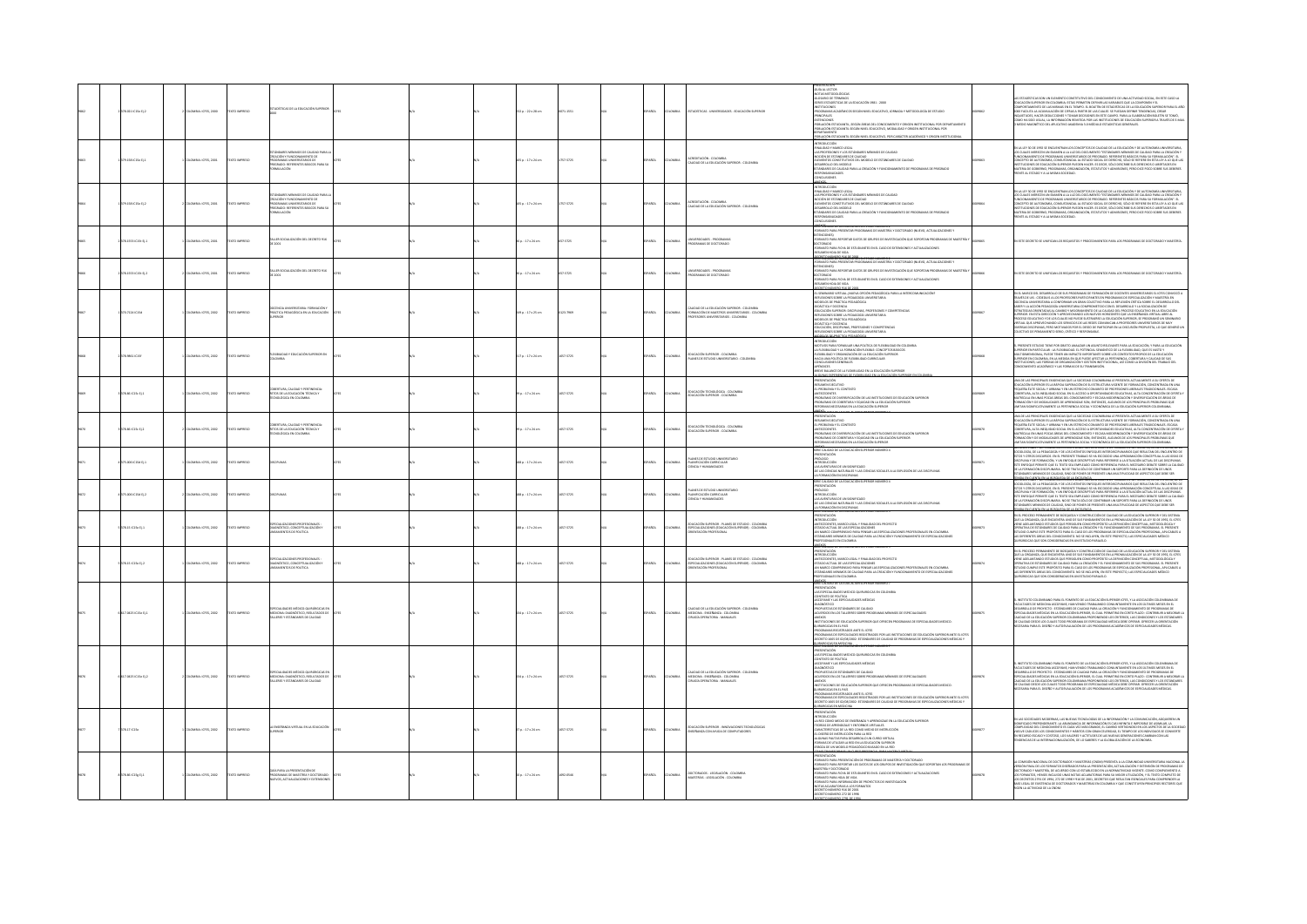|  | 278.86 (C15a EL2    | CIVILA-ICFES, 2002        | OZBRNI OTX         | A PARA LA PRESENTACIÓN DE<br>GRAMAS DE MAESTRÍA Y DOCTORADO<br>VOS, ACTUALIZACIONES Y EXTENSIONE                                                                                                  |  | 60 p. : 17 x 24 cm  | 2022-0546 |  | x6o.         | COLOMBIA       | DOCTORADOS - LEGISLACIÓN - COLOMBIA<br>- MAESTRÍAS - LEGISLACIÓN - COLOMBIA                                                               | ARAN LANDARUN LA EN EUROPEAN AUFRILIA NUMERO 1<br>-PRESENTACIÓN<br>-FORMATO PARA PRESENTACIÓN DE PROGRAMAS DE MAESTRÍA Y DOCTORADO<br>-formand fran Primerikaan die Primerikaanse keerse de investigaalde spoortan los Program<br>Karriato fran Reportar los datos de los grupos de investigación que soportan los Program<br>-formato fran Ficha de estudiantes en el cas<br>FORMATIO PARA HOLA DE SITUA<br>FORMATIO PARA HOLA DE VIDA<br>FORMATIO PARA HOLA DE VIDA<br>RORMATIO PARA HOLA DE VIDA<br>NOTAS ACLARATIONAS A LOS FORMATOS<br>DICRITO NÚMISBO 372 DE 1998<br>DICRITO NÚMISBO 372 DE 1998<br>DICRITO NÚMISBO 372 DE<br>ERIE CALIDAD DE LA EDUCACIÓN SUPERIOR NÚMERO | 6679 | COMPÓN MACONAL ES COLTOMACOS VANACIDATES (FIGURAL PRESIDENTA AL COMUNIDAD UNIVERSIDE MA MACONAL AS COLTOMACOS<br>CON FINANCIO ES CARRINGO CON EN ANALISA DE MARCARCA ACTUALIZACIÓN E DE TRONON DE PROCENANA DE<br>TORANDO VANACIDA (                                                                                                                                                                                                                                                                                                                                                                                                                                                                      |
|--|---------------------|---------------------------|--------------------|---------------------------------------------------------------------------------------------------------------------------------------------------------------------------------------------------|--|---------------------|-----------|--|--------------|----------------|-------------------------------------------------------------------------------------------------------------------------------------------|----------------------------------------------------------------------------------------------------------------------------------------------------------------------------------------------------------------------------------------------------------------------------------------------------------------------------------------------------------------------------------------------------------------------------------------------------------------------------------------------------------------------------------------------------------------------------------------------------------------------------------------------------------------------------------|------|-----------------------------------------------------------------------------------------------------------------------------------------------------------------------------------------------------------------------------------------------------------------------------------------------------------------------------------------------------------------------------------------------------------------------------------------------------------------------------------------------------------------------------------------------------------------------------------------------------------------------------------------------------------------------------------------------------------|
|  | <b>08.155 IC15c</b> | OMBIA: ICFES, 2002        | <b>CIZERIMI OT</b> | CRITEROS Y PROCEDIMENTOS PARA LA<br>VERIFICACIÓN DE ESTÁNDARES DE CALIE<br>DE PROGRAMAS ACADÉMICOS DE PREGI                                                                                       |  | 146 p. : 17 x 24 cm | 02-0546   |  | x6ox         | OLOMBIA        | .<br>NY ACIÓN SUBERICO - PRECENDO - I ECISIACIÓN - COLOMBIA                                                                               | SIMIL CALIDADES IL ALEUGACION SOMMOLIN RUMINES<br>- PRISCIPITACION<br>- PRISCIPITACIONE CONSIDERATIVA VIVINGICANO DE CAS ESTÁNDARES DE CALIDAD<br>- COFERINGA DURIE EL CUMPLIMIENTO DE ESTÁNDARES DE CALIDAD Y LA ACEEDITACIÓN DE ALTA<br>EL PROCESO DE VERIFICACIÓN DEL CUMPLIMIENTO DE ESTÁNDARES DE CALIDAD<br>"AR MONARCON E RIMANON VIA "LOUREN DE LOCARISMO EN ANADIANO"<br>- FORCESANDINTO PARA LA VERIRIANTO DE LA COMISIÓN DE ANADIANOS<br>- PORCESANDINTO PARA LA VERIRIANZÁN DE LOS ESTÁNDARES DE CALIDAD Y PARA EL OTO<br>-<br>- PARES ANADÍANCO<br>SUGERENCIAS DE CUADROS E INSTRUMENTOS                                                                            |      | .<br>NEDICIÓN DEL DECRETO 2802 DEL 20 DE DICIEMBRE DE 2001, Y DE LOS DECRETOS 936, 937, 938, 939 Y 940 DEL 10 DE<br>EN LAS INSTITUCIONES DE EDUCACIÓN SUPERIOR SOBRE LA CALIDAD DE SUS PROGRAMAS.                                                                                                                                                                                                                                                                                                                                                                                                                                                                                                         |
|  | 10 378 IC15g EL1    | LOMBIA: ICFES, 2002       | OZZRRA OTX         | CONTRAL PARA LA SOLICITUD DE<br>JRÍDICA A INSTITUCIONES DE EDUCACIÓN<br>HEGENHA NESI PRIVADAS                                                                                                     |  | 100 p. : 17 x 24 cm | 2423-003  |  | <b>DAR</b>   | COLOMBIA       | UNIVERSIDADES - ASPECTOS JURÍDICOS - COLOMBIA<br>- EDUCACIÓN SUPERIOR - LEGISLACIÓN - COLOMBIA                                            | PRESENTACIÓN<br>-INTRODUCCIÓN<br>-MARCO LEGAL Y PROCEDINIENTO PARA LA PRESENTACIÓN DE LA SOLICITUD<br>-ANTECEDENTES<br>ANIMAL.<br>MARCO LEGAL<br>CONTRAENTO<br>GUÍA GENERAL PARA LA SOLICITUD DE RECONOCIMIENTO DE PERSONERÍA JURÍDICA A IES PRIVADAS<br>-GOM MINIMA MONTANDI DU MICHALISTA DE DEL A MONTANTA ADESANTA EL SOCIADO DE FRANCIA EL SOCIADO DE MINIMA EL SOCIADO DE MINIMA EL SOCIADO DE MINIMA EL SOCIADO DE MINIMA EL SOCIADO DE MINIMA EL SOCIADO DE MINIMA EL SOCIADO D<br>.<br>Profección económica y financiera.<br>Erie caudad de la educación superior numero 3                                                                                              |      | .<br>LOI ÉLECTÉ DIRIGIDA A LAS REPONAIS NATI IRAI ES O HIRÍTICAS INTERFSADAS EN DRESENTAR AL MINISTERIO DE<br>EXTA GUA ESTA COMORANA LAS PRESIDENAS MANIAMAS EN OCUPADOS ANY EN ENCERTANTA MANIEMENTOS EN ESTA CONSUMERADO EN ENTRE UN ANOS EN ENCERTANT EN ENCERTANT EN EL ENTRE EN EL ENTRE EN EL ENTRE EN EL ENTRE EN EL ENTRE EN EL ENT                                                                                                                                                                                                                                                                                                                                                               |
|  | 278 (C15g E) 2      | CANBLA: ICFES, 2002       | OZBRRA OTI         | IRÍDICA A INSTITUCIONES DE EDUCACIÓN<br>JPERIOR (IES) PRIVADAS                                                                                                                                    |  | 100 p. : 17 x 24 cm | 38,75.02  |  | AÑOL.        | COLOMBIA       | VERSIDADES - ASPECTOS JURÍDICOS - COLOMBIA<br>-<br>EDUCACIÓN SUPERIOR - LEGISLACIÓN - COLOMBIA                                            | HARL CALINADUS<br>-PRESENTACIÓN<br>-MARCO LEGAL Y<br>-MARCO LEGAL Y<br>.<br>FROCEDIMIENTO PARA LA PRESENTACIÓN DE LA SOLICITUD<br>MARCO LEGAL<br>PROCEDIMIENTO<br>GUÍA GENERAL PARA LA SOLICITUD DE RECONOCIMIENTO DE PERSONERÍA JURÍDICA A IES PRIVADAS<br>MARCO DE FACTIBILIDAD SOCIOECOMÓNICA<br>- LA SOLICITUD Y DOCUMENTOS BÉSICOS DERIVADOS DE ELLA<br>- MARCO DE REFERENCIA<br>MARCO DE REFRIENCIA<br>FORMULACÓN DEL PROYECTO INSTITUCIONAL<br>JERNIURCACÓN Y VALORACÓN DE RECURSOS DEL PROYECTO INSTITUCIONAL<br>JERUJESOS DISPONIBLES PARA EL PROYECTO INSTITUCIONAL<br>OVECCIÓN ECONÓMICA Y FINANCIERA                                                                 |      | .<br>TA GLIÁ ESTÁ DIRIGIDA A LAS PERSONAS NATURALES O JURÍDICAS INTERESADAS EN PRESENTAR AL MINISTERIO DE<br>UCACIÓN NACIONAL, POR INTERMEDIO DEL ICFES, UNA SOLICITUD DE RECONOCIMIENTO DE PERSONERÍA JURÍDICA<br>LUGOSICANI MAGIORAL, PORTA IL PARTIKO UN EXPERI, UNA AUSTELIU UN MICONOJNIMI ILIO UN PRISTIERILA DI ILIS ILE<br>ECCITOLOGINES DE EDUCACIÓN SURFRIDR (IES) PRIVADAS. SI BIEN LA LEY 30 DE 1992 PREVI LA EXISTENCIA DE IES DE<br>ILUSI<br>mi Maria Taliana, in Vincenția de Partia III în 1990an de Maria Maria Alexandro III. Antiocolul III algundo<br>Emarco Legal y el Paccerbanearo cult se debe seguiermentos específicos para la solicitur. El Segundo<br>Araítulo da O<br>NENTE. |
|  | 279.15 (C15o EL1)   | MBIA: ICFES, 2002         | CO39940 CD         | CRIENTACIONES PARA EL SEGUINIEN<br>CONTROL DE PROGRAMAS ACADÉMI<br>PREGRADO EN EDUCACIÓN CON<br>ITACIÓN PREVIA                                                                                    |  | $66a:17x36$ cm      | 33,0545   |  | <b>PAÑOL</b> | OLOMBIA        | -<br>UNIVERSIDADES - PROGRAMAS ACADÉMICOS - ACREDITACIÓN - - COLOMBIA<br>- UNIVERSIDADES - PROGRAMAS ACADÉMICOS - EVALUACIÓN - - COLOMBIA | ARRESADEN DATENTOLISASE<br>-PRESENTACIÓN<br>-FUNDAMENTOS DEL PROCESO<br>-LOS EVALUADORES EXTERNOS<br>-RESPONSABILIDADES DE LAS INSTITUCIONES VISITADAS<br>-LA VISITA DE VERIFICACIÓN<br>-LA VISITA DE VERIFICACIÓN<br>-PRESENTACIÓN DE RESULTADOS<br>-GUÍA PARA LA VERIFICACIÓN DE REQUISITOS                                                                                                                                                                                                                                                                                                                                                                                    |      | .<br>Ac "Obertaciones para el seguidadito" (control de Programa <i>Kacadarcos</i> de Pregado de Coulción con<br>Calendacionesca: "Any additionador" e anguadad por el desecuto el partonio de Gandeidia (k. Calendacion)<br>Es 1993, para el<br>ISPONSARIE Y DE DECEENCIA AUSTADA A LAS NORMAS Y A LAS DIRECTRICES DE LOS ORGANISMOS GUBERHAARSITALES.<br>VALUAR Y CONSTATAR EL ESTADO ACTUAL DE LAS NORTIFUCIONES DE EDUCACIÓN SUPEROR EN TODAS SUS DIMINIUONES<br>EN EL DESARROLLO                                                                                                                                                                                                                      |
|  | 09.15 IC15o Ej. 2   | MBIA: ICFES, 2002         | <b>IMPRESO</b>     | S PARA EL SEGUIMIENTO<br>CONTROL DE PROGRAMAS ACADÉMICOS DE<br>PREGRADO EN EDUCACIÓN CON<br>ACREDITACIÓN PREVIA                                                                                   |  | 66 p. : 17 x 24 cm  |           |  | AÑOL.        | <b>OLOMBIA</b> | UNIVERSIDADES - PROGRAMAS ACADÉMICOS - ACREDITACIÓN - COLOMBIA<br>UNIVERSIDADES - PROGRAMAS ACADÉMICOS - EVALUACIÓN - COLOMBIA            | -<br>RAGPERDJADOG LIFE<br>PRESENTACIÓN<br>ANTECEDENTES<br>-ANTECEDENTES<br>- LOS EVALUADORES EXTERNOS<br>- LOS EVALUADORES EXTERNOS<br>- RESPONSABILIDADES DE LAS INSTITU<br>- LA VISITA DE VERIFICACIÓN<br>- PRESENTACIÓN DE RESULTADOS<br>ANEXOS<br>GUÍA PARA LA VERIFICACIÓN DE REQUISITOS                                                                                                                                                                                                                                                                                                                                                                                    |      | .<br>AS "ORIENTACIONES PARA EL SEGUINIENTO Y CONTROL DE PROGRAMAS ACADÉMICOS DE PREGADO EN EDUCACIÓN CON<br>CREDITACIÓN PREVIA", HAN SIDO DEFINIDAS Y ELABORADAS POR EL ICEES CON EL PROPÓSITO DE GARANTIZAR LA CALIDAD<br><b>ACTION CONVINY WAS KID CONVINCING AN CARRIER OF THE COLE IN PROPUTION SCANNORSHIP (ACAUSE AND ACTION CONTINUES)</b><br>IS 1988 AND IN A CONDICION OF HIGH AND LARGE CONTINUES ON DEPENDIT VIRGINIAL MICH. IN AN INTERFECTION CONTI                                                                                                                                                                                                                                          |
|  | 278.02 (C15g E).1   | 04-1093, 2002             | O IMPRESO          | GENERAL PARA LA SQUCITUD DE<br><b><i>APROBACIÓN DEL ESTUDIO DE FACTIBILIDAD<br/>APROBACIÓN DEL ESTUDIO DE FACTIBILIDAD<br/>CREACIÓN DE INSTITUCIONES DE</i></b><br>ACIÓN SUPERIOR (IES) ESTATALES |  | 4 p. : 17 x 24 cm   |           |  | AÑOL.        | OLOMBIA        | -<br>EDUCACIÓN SUPERIOR - ASPECTOS ECONÓMICOS - COLOMBIA<br>- EDUCACIÓN SUPERIOR - ASPECTOS SOCIALES - COLOMBIA                           | ARMI DISANYO DIA LA NASADANDAN' ANY MANA MARMINDO A<br>- ANTRODUCCIÓN<br>- ANTRODUCCIÓN<br>EACTORIUDAD SOCIOECONÓMICA<br>-<br>-<br>MARCO LEGAL<br>- PROCEDIMENTO<br>-PRANAMMINI ()<br>GRÉAGENERAL PARA LA SOLICITUD DE APROBACIÓN DEL ESTUDIO DE FACTIBILIDAD SOCIOECONÓMICA EN EL<br>FASÁRITE DE CREACIÓN DE UNA IES ESTATAL<br>FASTUDIO DE FACTIBILIDAD SOCIOECONÓMICA<br>FESTUDIO DE FACTIBILIDAD SOCIOECON                                                                                                                                                                                                                                                                   |      | esta guín está dorgon a los interesados en presintar al ministrito de Educación Nacional, Por Internedio<br>Bril este, una solutivo de Apronación ell estudio de factibilidad decorconómica, en el trántif para la<br>Chialcón de Es<br>ESADOS O LA DE LOS ENCARGADOS DE REVISARLAS O VALORARLAS.                                                                                                                                                                                                                                                                                                                                                                                                         |
|  | 378.02 (C15g E) 2   | MBIA: ICFES, 2002         | OZZRRM OT          | ÍA GENERAL PARA LA SOLICITUD DE<br>APROBACIÓN DEL ESTUDIO DE FACTIBILIDA<br>SOCIOECONÓMICA, EN EL TRÁMITE PARA LA<br>CREACIÓN DE INSTITUCIONES DE<br>EDUCACIÓN SUPERIOR (IES) ESTATALES           |  | 94 p. : 17 x 24 cm  | 02-0546   |  | x6ox         | OLOMBIA        | - EDUCACIÓN SUPERIOR - ASPECTOS ECONÓMICOS - COLOMBIA<br>- EDUCACIÓN SUPERIOR - ASPECTOS SOCIALES - COLOMBIA                              | <del>ária (diginiumi ex Nordia, an Maria Human)</del><br>-introducción<br>Maria (dela y Procediniento Para la Presentación de la Souctiud de Aprobación del Estudio de<br>Factibilidas socioeconómica<br>ANTECEDENTES<br>MARCO LEGAL<br>PROCEDIMENTO                                                                                                                                                                                                                                                                                                                                                                                                                             |      | GUÍA ESTÁ DIRIGIDA A LOS INTERESADOS EN PRESENTAR AL MINISTERIO DE EDUCACIÓN NACIONAL, POR INTERMEDIO<br>KANSKON KANS KARRIKONSKA KONTRAGADATA PRAKONSKA PSIKONKA DODOCOGNADAN VARJAMAS, POD PRAKONSKA PODIJEJA<br>CRIL ICESS, UNA SCULTIVID DE APROBACIÓN DEL ESTUDEO DE FACTIBILIDAD SOCIOECONSÁMICA, EN ILI TRÁMITE PARA LA<br>CRIN ICESS,<br>IONADOS CON EL TRÁMITE PARA LA CREACIÓN DE IES ESTATALES, BIEN SEA DESDE LA PERSPECTIVA DE LOS<br>ESADOS O LA DE LOS ENCARGADOS DE REVISARLAS O VALORARLAS.                                                                                                                                                                                              |
|  | 228.86 IC15g Ej. 1  | MBIA: ICFES, 2002         | O22RRM OT          | IA GENERAL PARA SQUCITUD DE<br>FORIZACIÓN PARA ESTABLECER<br>CIONALES                                                                                                                             |  | 106 p. : 17 x 24 cm | 02-0546   |  | xko.         | <b>XOMBIA</b>  | RSDADES - SECODINALES - COLOMBIA - REGLAMENTOS<br>UNIVERSIDADES - LEGISLACIÓN - COLOMBIA<br>- EDUCACIÓN SUPERIOR - COLOMBIA               | MARCO LEGAL Y PROCEDIMENTO PARA LA PRESENTACIÓN DE LA SOUCITUD<br>ANTECEDENTES<br>MARCO LEGAL<br>"HIPANO<br>-PROCEDIMIENTO<br>-GUÍA GENERAL PARA LA SOLICITUD DE AUTORIZACIÓN DE CREACIÓN DE UNA SECCIONAL<br>-LA SOLICITUD Y DOCUMENTOS BÁSICOS DERIVADOS DE ELLA<br>VOID DE FACTIBILIDAD SOCIECONÓMICA<br>LOCCUMENTOS ANEXOS                                                                                                                                                                                                                                                                                                                                                   |      | STA GUÍA ESTÁ DIRIGIDA A LAS INSTITUCIONES DE EDUCACIÓN SUPERIOR ESTATALES O PRIVADAS INITERESADAS EN<br>BITENER AUTORICACIÓN DEL MINISTERIO DE EDUCACIÓN MACIONAL PARA LA CRIACIÓN DE SECCIONALES. LA GUÍA<br>ECOGE LA EXPERIENCIA<br>GE LA ESPERIENCIA DE GRUPO DE UN DISOLMAJ QUE MON ESIMULTURI MULATURMANO LUIS IL : HANNO A PRAMINIMANO NO DE C<br>ITILISES DE RUTORIZACIÓN DE SECCIONALES, BIEN SEA DESDE LA PERSPECTIVA DE LOS PROPONENTES O LA DE LOS<br>GEAROS DE<br>RAMCIÓN QUE SEA NECESARIA.                                                                                                                                                                                                 |
|  | 23.86 IC15g EL2     | <b>OMBIA: ICFES, 2002</b> | O22RRM OT          | A GENERAL PARA SQUCITUD DE<br>TORIZACIÓN PARA ESTABLECER<br>COONALES                                                                                                                              |  | 106 p. : 17 x 24 cm | 02-0546   |  | xko.         | OLOMBIA        | 2010/01/44/238 - AIGNOUS - COLOMBIA - REGLAMENTOS<br>UNIVERSIDADES - LEGISLACIÓN - COLOMBIA<br>- EDUCACIÓN SUPERIOR - COLOMBIA            | HIMARCO LEGAL Y PROCEDIMIENTO PARA LA PRESENTACIÓN DE LA SOLICITUD<br>-MARCO LEGAL Y PROCEDIMIENTO PARA LA PRESENTACIÓN DE LA SOLICITUD<br>-MARCO LEGAL<br>MARCOLOMIENTO<br>GUÍA GENERAL PARA LA SOLICITUD DE AUTORIZACIÓN DE CREACIÓN DE UNA SECCIONAL<br>-LA SOLICITUD Y DOCUMENTOS BÁSICOS DERIVADOS DE ELLA<br>TUDIO DE FACTIBILIDAD SOCIECONÓMICA<br>COOLARADOS ANOCS                                                                                                                                                                                                                                                                                                       | ass  | ista guía está dirigida a las instituciones de educación superior estatales o privadas interesadas en<br>Joither Autorisación del Amnetirio de educación nacional para la cibeación de seccionales. La guía<br>Recoge la expriencia<br>RAMCIÓN QUE SEA NECESARIA.                                                                                                                                                                                                                                                                                                                                                                                                                                         |
|  | $.98611C157E_11$    | VIEW ICFES, 2003          | <b>OZZRRA OTI</b>  | FLEXIBILIDAD Y EDUCACIÓN SUPERIOR EN<br>COLOMBIA                                                                                                                                                  |  | 217 p. : 17 x 24 cm | 657-5725  |  | xko.         | OLOMBIA        | <b>EDUCACIÓN SUPERIOR - COLOMBIA<br/>- PLANES DE ESTUDIO UNIVERSITARIO - COLOMBIA</b>                                                     | <b>MEL DANNING DE MONDERN TOT MAN HUMAN PRESENTADOR</b><br>ARTEOLOGIO - MANUAR UNA PRI ÎNCEPI DE COLONIBA<br>ARTEOLOGIO - MANUARACIÓN ILITER E CONSTRUIS BÉCODO<br>ARTEOLOGIO - VALCORARCIÓN ILITER E CONSTRUIS BÉCODO<br>FINDIUM VO CREARINES<br><br>apénences<br>Breve Balance de la flexibilidad en la educación superior                                                                                                                                                                                                                                                                                                                                                     |      | EL PRESIDITE ESTUDIO TENE FOI CIBETTO ANALISAR UN ASUNTO RELEVANTE PARA LA EDICACIÓN, Y PARA LA EDICACIÓN<br>AUFRASIA EN PARTICUAN : A FLORIBALISMO. EL POTROLAN A SIMÁNTICO DE AN FLORIBILINA, QUE EN VISITO VICIN<br>EUFRIBOLISMO,                                                                                                                                                                                                                                                                                                                                                                                                                                                                      |
|  | $0.98611C15fE_12$   | MBIA: ICFES, 2003         | <b>O22RRM OT</b>   | HI FOREIGN HÖICACIÓN SUPERIOR EN                                                                                                                                                                  |  | 217 p. : 17 x 24 cm | 657-5725  |  | AÑOL.        | COLOMBIA       | - Educación Superior - Colombia<br>- Planes de Estudio Universitario - Colombia                                                           | PRESENTACIÓN<br>INTRODUCCIÓN<br>.<br>Lar una política de flexibilidad<br>Rivación flexible: conceptos bá<br>LA FERRINDIAN Y LAS FORMALION PERRIEL CUNLEYUS WAS<br>FEERRILIDAD Y ORGANIZACIÓN DE LA EDUCACIÓN SUPERIOR<br>HACIA UNA POLÍTICA DE FEDORILIDAD CURRICILAR<br>CONCLUSIONES GENERALES<br>PÉNEKEES<br>REVE BALANCE DE LA FLEXIBILIDAD EN LA EDUCACIÓN SUPERIOR                                                                                                                                                                                                                                                                                                          |      | PASCRIST ESTUDIO TIDA FOR OBSTO ANALDAR UN AGUNTO RELEVANTE PARA LA EDUCACIÓN, Y PARA LA EDUCACIÓN<br>Entrinomorphica, Parca Tineba de Mario de la compatenta roberto de Contenenta Roberto es la educación<br>Entric Roccionara, en                                                                                                                                                                                                                                                                                                                                                                                                                                                                      |
|  | 0.9611C15F6, 1      | MBIA: ICFES, 2003         | <b>O22RRM OT</b>   | FORMACIÓN POR CICLOS EN LA EDUCACIÓN<br>SUPERIOR                                                                                                                                                  |  | 226 p. : 17 x 24 cm | 67-5725   |  | <b>DAR</b>   | COLOMBIA       | EDUCACIÓN SUPERIOR - COLOMBIA<br>- EDUCACIÓN SUPERIOR - LEGISLACIÓN - COLOMBIA                                                            | PRESENTACIÓN<br>INTRODUCCIÓN<br>I<br>LUÉES LA FORMACIÓN POR CICLOS EN LA EDUCACIÓN SUPERIOR? CONTEXTUALIZACIÓN<br>I RACIONALIDAD MODERNA Y EL CONTEXTO DE LA FORMACIÓN POR CICLOS<br>VA PRINCIPALISMO MINORIMA TE TECHNOLOGÍA QUÍMICA<br>- EA EDUCADOR SUBERBALES Y EN RELACIÓN CON LA EDUCADÓN SUPERIOR POR CICLOS EN COLOMBIA<br>- FRODUCADOR SUBERBALES Y EN RELACIÓN CON LA EDUCADÓN SUPERIOR POR CICLOS EN COLOMBIA<br><br><b>SERINCIAS INTERNACIONALES EN EDUCACIÓN POR CICLOS<br/>MERIO Y SEGUNDO CICLOS EN LAS ENSEÑANZAS TÉCNICAS EN ESPAÑA</b><br>MERO Y FECUNDO CICLO EN LA TAFFÉNAVA DE LAS CIENCIAS                                                                 |      | AUMENT A MILION POLICIONAL PATRIMONAL ANTIFICIO CONSTITUYE UN APOSITE FUMBAMENTAL Y UN PUNTO DE PARTIDA BÁSICO<br>DESARROLLO DE LA REDGREBAD. ESTE TIXTO CONSTITUYE UN APORTE FUMBAMENTAL Y UN PUNTO DE PARTIDA BÁSICO<br>LOS CIELOS                                                                                                                                                                                                                                                                                                                                                                                                                                                                      |
|  | .9611C15F6;2        | MBLA: ICFES, 2003         | O2244M OT          | -<br>Crawción por ciclos en la educación<br>Uperior                                                                                                                                               |  | 226 p. : 17 x 24 cm | 57-5725   |  | xko.         | COLOMBIA       | - Educación Superior - Colombia<br>- Educación Superior - Legislación - Colombia                                                          | <b>ARRISTENCIA<br/>HISTORICAL COMPANY CONTROL AND CONTROL CONTROLLER CONTROLLER CONTROLLER CONTROLLER CONTROLLER CONTROLLER CONTROLLER CONTROLLER CONTROLLER CONTROLLER CONTROLLER CONTROLLER CONTROLLER CONTROLLER CONTROLLER CONTR</b><br>"PRODUMENT CONSULTANT DE CONDUCTÉR QUÍMICA<br>- PROGRAMA CURRICULAR DE TECNOLOGÍA QUÍMICA<br>- FRERIENCIAS INTERNACIONALES EN EDUCACIÓN POR CICLOS EN ESPAÑA<br>- FRIMERIO Y COCANDON DE RENÓNCIMON DE TECNOLOGÍA<br>- FRIMERIO Y COCANDON                                                                                                                                                                                           |      | .<br>The line resulted line religious provident pseudonages de calinary us sino el di antead lina convertiu linación<br>UNO DE LOS DESARROLLOS ELA PROCTO ESTANYANOS DE COLEDAD VA SERO EL PANTERA UNA CONCEPTUALIZACIÓN<br>DEDRES EL SISTEMA DE CICLOS EN LA ECOLCACIÓN SUPERIOR, INNOVACIÓN EDUCATIVA MÁSICA PARA EL FOMENTO Y<br>DESARROLLO DE LA ELICION                                                                                                                                                                                                                                                                                                                                              |
|  | 050 IC15b Ej. 1     | LOMBIA: ICFES, 2003       | OZSRRM OT          | LA BÚSQUEDA DE LA VISIBILIDAD A TRAVÉS<br>DE LA CALIDAD: EL RETO DEL EDITOR                                                                                                                       |  | 145 p. : 17 x 24 cm | 657-5725  |  | <b>MA</b>    | COLOMBIA       | REVISTAS CIENTÍFICAS - FINANCIACIÓN<br>- REVISTAS CIENTÍFICAS - EVALUACIÓN                                                                | anni designe de la replacement aufrent inversed y<br>-{Presontación<br>-{Fredoricción<br>-{I} : Papel del editor en el incermento de la calidad de las revistas científicas y tecnológicas<br>41 DANS DES CRITISTES EN ANGERIEURO DE LA CALEGAD EN LA REVERX-DES INFORMACIÓN (CONTROL)<br>1 AN ARCHIVES (PARA DE LA CALEGAD DE LA CALEGAD DE LA CALEGAD DE COMUNICACIÓN DENTIFICA<br>4 AN ARCHIVES (PARA DE LA CALEGAD DE LA CALE                                                                                                                                                                                                                                                |      | IN THE CAMBRIDGE OF THE MACHINERY OF LA RECORDED IN THE MARKON CARRIERING, LA REVISITANT CONTROL CONTROL CONTROL CONTROL CONTROL CONTROL CONTROL CONTROL CONTROL CONTROL CONTROL CONTROL CONTROL CONTROL CONTROL CONTROL CONT                                                                                                                                                                                                                                                                                                                                                                                                                                                                             |
|  | 050 K15b Ej.2       | OMBIA: ICFES, 2003        | O22RRM OTX         | LA BÚSQUEDA DE LA VISIBILIDAD A TRAVÉS<br>DE LA CALIDAD: EL RETO DEL EDITOR                                                                                                                       |  | 145 p. : 17 x 24 cm | 657-5725  |  | <b>DAGL</b>  |                | COLOMBIA - REVISTAS CENTÍFICAS - FINANCIACIÓN                                                                                             | <b>DECCENTACIÓN</b><br>ffrann majne<br>Introducción<br>La rapil del editor en el incremento de la calidad de las revistas científicas y tecnológicas<br>Las revistas y sus aspectos formales: su papel dentro del proceso de comunicación científica<br>-<br>- LA CIRCULACIÓN Y LA VISIBILIDAD DE LAS REVISTAS CIENTÍFICAS<br>- EDICIÓN DE LAS REVISTAS EN FORMATO ELECTRÓNICO<br>- EL DERECHO DE AUTOR RESPECTO A LAS PUBLICACIONES EN LÍNEA<br>A CONSTITUCIÓN DE UN SISTEMA DE INDEXACIÓN Y RESUMEN NACIONAL<br>1. PROYECTO DE CONSTRUCCIÓN DE LA BASE BIBLIOGRÁFICA NACIONAL EN TEXTO COMPLETO DE REVISTAS DE                                                                 |      | RTI, ECARMINING UNIVERSITY OF LOGICAL DISCRIPTION CONDUCTIVITY IS MANUSCONDUCTIVITY UNIVERSITY OF LOGICIAL CONDUCTIVITY OF LOGIC CONDUCTIVITY OF LOGIC CONDUCTIVITY OF LOGIC CONDUCTIVITY OF LOGIC CONDUCTIVITY OF LOGIC COND                                                                                                                                                                                                                                                                                                                                                                                                                                                                             |